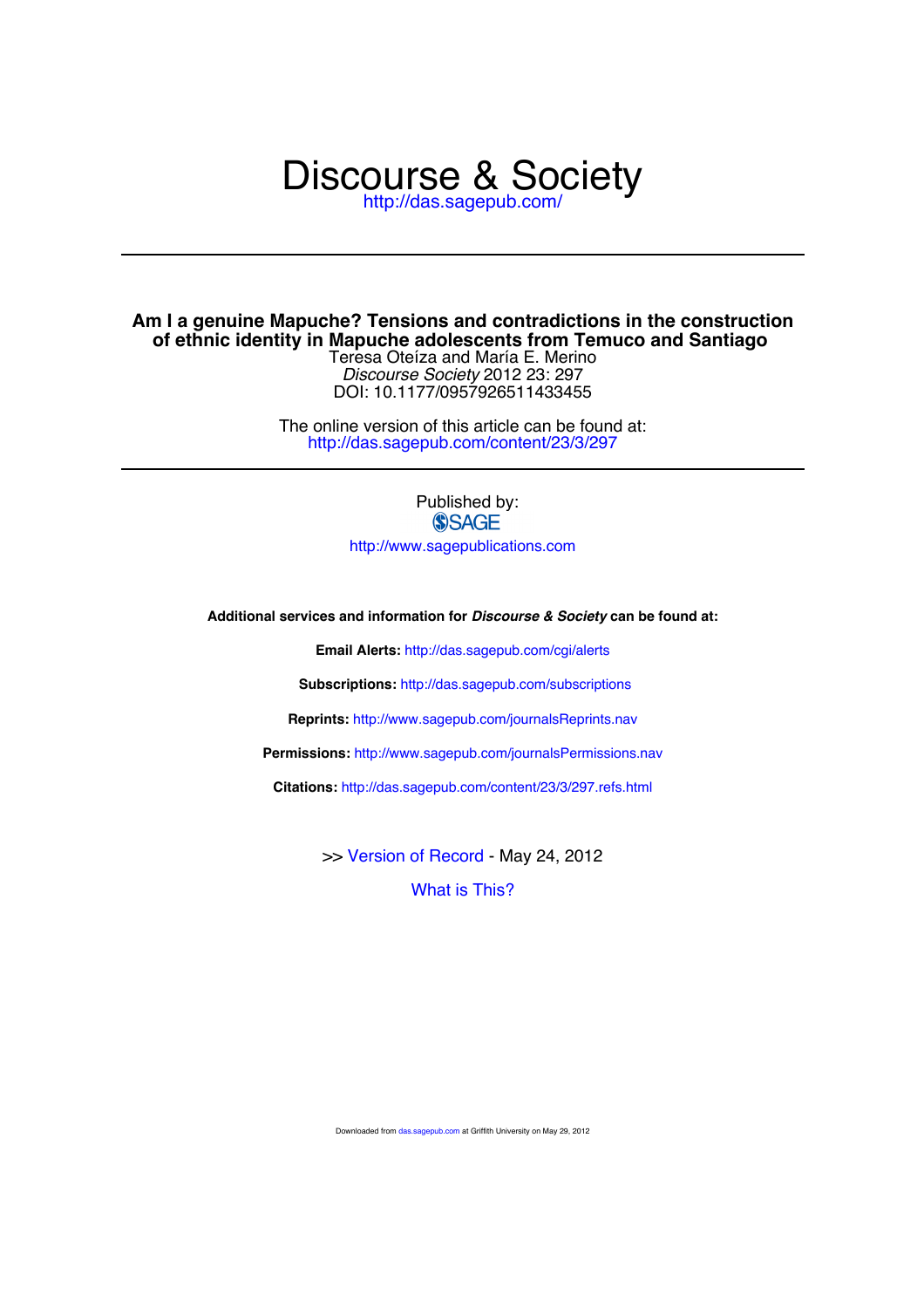

**Am I a genuine Mapuche? Tensions and contradictions in the construction of ethnic identity in Mapuche adolescents from Temuco and Santiago**

Discourse & Society 23(3) 297–317 © The Author(s) 2012 Reprints and permission: sagepub. co.uk/journalsPermissions.nav DOI: 10.1177/0957926511433455 das.sagepub.com



# **Teresa Oteíza**

Pontificia Universidad Católica de Chile, Chile

# **María E. Merino**

Universidad Católica de Temuco, Chile

## **Abstract**

*Article*

This article examines the particular ways in which Mapuche adolescents from Santiago and Temuco dynamically express and give value to their Mapuche identity. We analyze the means by which they value themselves and others and how they represent their accounts of experiences in their communities to adjust concepts of identity and express degrees of affiliation. We investigate using an appraisal framework which provides analytical tools to explore interpersonal meanings instantiated in discursive choices of attitude and graduation. Among the linguistics resources to express graduation, we postulate that the subsystem of focus constitutes a key evaluative resource that Mapuche youths use to manifest their contradictions and tensions regarding the construction of their identity in a country that historically has discriminate indigenous people. We attempt to demonstrate that Mapuche adolescents negotiate naturalized ideological positions about their identity and what is considered 'normal' in their urban communities of Santiago and Temuco.

### **Keywords**

Appraisal analysis, focus, Mapuche adolescents, Mapuche identity

#### **Corresponding author:**

Teresa Oteíza, Pontificia Universidad Católica de Chile, Av. Vicuña Mackenna 4860, Macul, Campus San Joaquín, Santiago, Chile.

Email: moteizas@uc.cl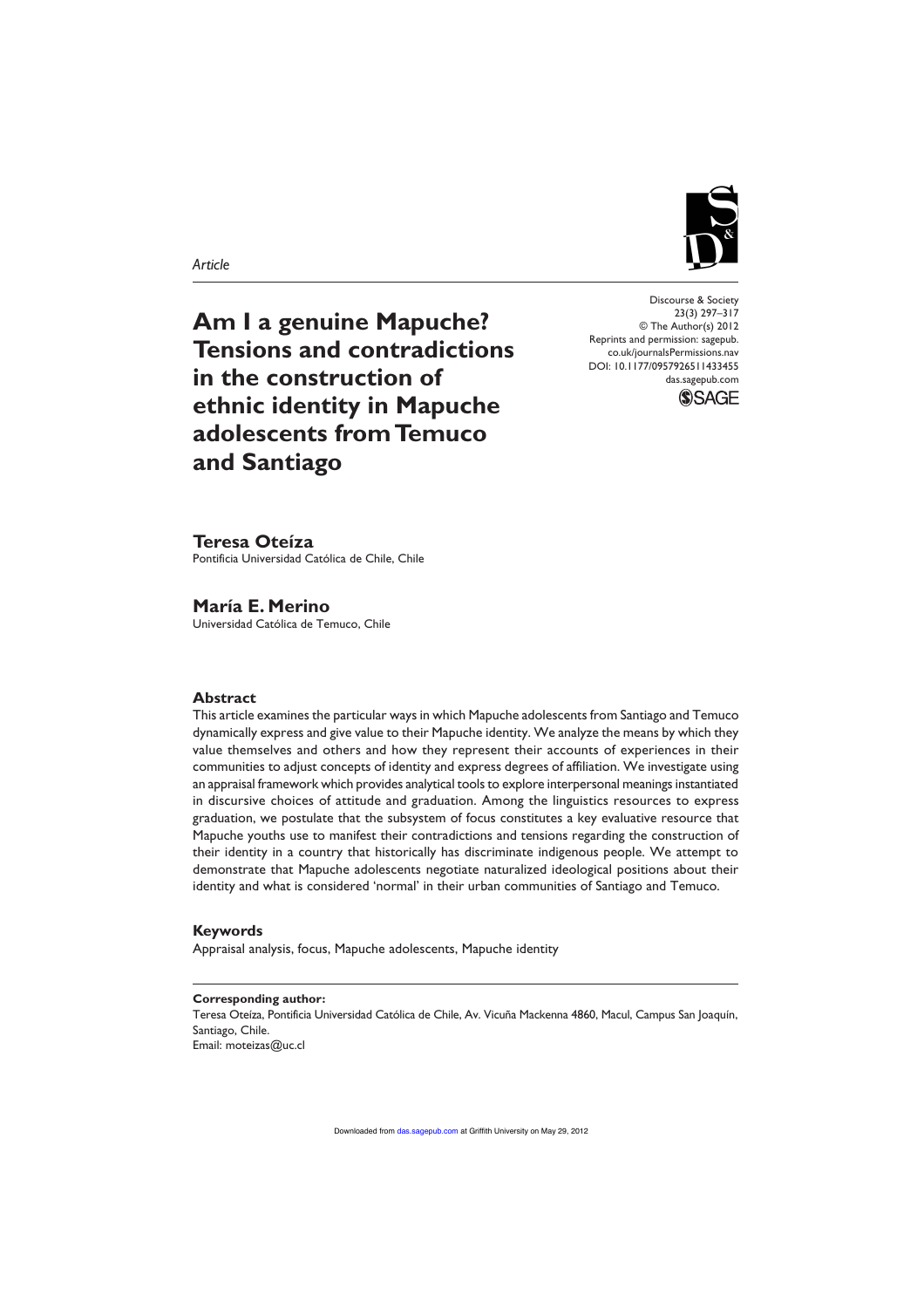No sé si soy realmente Mapuche … I don't know if I'm really Mapuche …

We are always ourselves, but who we are, who we portray ourselves as being, who we are constructed as being changes with interactants and settings, with age of life. Identities develop and change, they are at least multi-faceted if not in fact plural. Their consistency and continuity are our constructions, mandated by our cultural notions of the kinds of selves that are normal and abnormal in our community.

(Lemke, 2010: 19)

## **Introduction**

This article concerns tensions in the self-representations of Mapuche identity among Mapuche youth from Santiago and Temuco in Chile, a country that has historically discriminated against indigenous people (e.g. Merino and Mellor, 2009; Merino and Quilaqueo, 2004; Saiz, 2002; Saiz and Williams, 1991). The study proceeds from an understanding of identity as a complex process that is co-constructed with others throughout a lifetime, and from an appreciation of a dialectic relationship in which 'the institutions, situations, and social structures (…) shape discourse, while discourse also shapes and affects those institutions and social structures' (Achugar and Oteíza, 2009: 374).

Iedema and Caldas-Coulthard (2010) reference Lemke's ideas of a redefinition of identity from 'a simple descriptor of self to embodying a notion that plays a very specific socio-political role in the social sciences. Straddling social and personal dimensions of self, identity reconciles sociological and phenomenological accounts about who people are and what they do'. For Lemke, however, 'the boundary position of identity is still more complex. As a concept, identity is capable of opening up the possibility of recognizing that who we are and what we do is traversed by not just two, but by numerous "timescales"' (2010: 4). It was evident in this study, for example, that the majority of the Mapuche adolescents valued and were proud of their Mapuche identity, while at the same time they expressed difficulty in recognizing whether they were 'really' Mapuche or not. The Mapuche adolescents also expressed difficulty in recognizing discrimination and tended to consider that if they had been 'picked on', it was their own individual responsibility to learn how to deal with the situation and to not feel discriminated against.

Recognizing that there are multiple means by which identity meanings are manifested, this study explores tensions evident in their linguistic representations in the discourse of the Mapuche adolescents. Linguistic choices are considered in the context of a social semiotic theory of language, that is, one that recognizes the role of language in the construction of subjectivities and intersubjectivities of a social reality. The linguistic analysis is concerned in particular with how evaluation is expressed both implicitly and explicitly and this orients the research towards the resources of appraisal theory (e.g. Hood, 2010; Hood and Martin, 2007; Martin, 2000, 2003; Martin and Rose, 2007; Martin and White, 2005). Among the ample possibilities for exploring interpersonal meaning that appraisal theory offers, we pay particular attention in our data to the sub-semantic system of GRADU-ATION as FOCUS. Resources of focus emerge as a key means by which Mapuche adolescents discursively define their Mapuche identity and reveal the tensions, contradictions and contextual constraints that operate around their affiliations with this identity.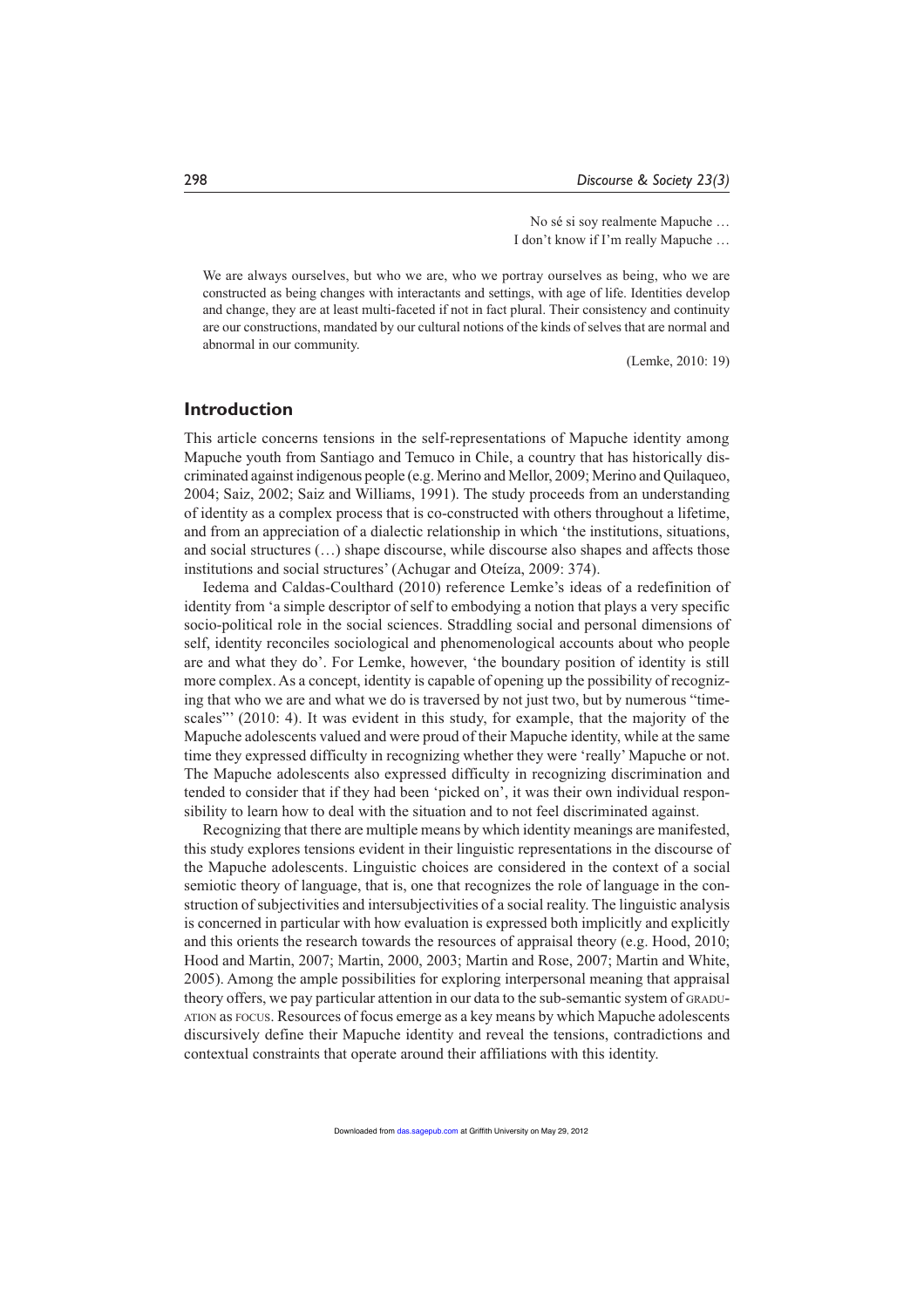This article begins with a brief description of research regarding the discursive and social construction of discrimination towards the Mapuche people in Chile, how they perceive this discrimination, and the complex and dynamic construction of ethnic identity among youths in Chilean society. We continue with a brief account of APPRAISAL theory and its analytical potential for understanding the discursive representation of social problems. We attend, in particular, to the sub-system of GRADUATION as FOCUS as a key resource drawn upon in expressions of value in the adolescent interviews. An account of the analyses are then presented,with examples from interviews highlighting semantic resources for expressing interpersonal meaning, including negative polarity, inscriptions of ATTITUDE, and expressions of GRADUATION as FOCUS. These choices combine to create patterns of subjectivities that express the adolescents' Mapuche identity, and tensions and contradictions involved. The study aims to enhance our understanding of the complex process of identity formation in Mapuche adolescents in Chile.

Preliminary findings show that identity construction in Mapuche adolescents from Temuco and Santiago is mainly performed through their adscription/non adscription to three categories: having a Mapuche surname, speaking/not speaking the mapudungun language and participating in cultural rituals and ceremonies. This discourse is constructed around three main topics: being/feeling as a 'Mapuche' within Chilean society; being a 'Mapuche student', which highlights their experiences in primary and secondary education and how they have faced discriminatory episodes, and their future projection as a professional; and 'being a member of a Mapuche family', in which Temuco youngsters appreciate their living with or having their family elders close to them in the rural communities in the south of the country, in contrast to adolescents in Santiago whose elders live in the south and who then replace these missing opportunities with a stronger participation in urban Mapuche cultural organizations.

# **Discrimination of Mapuche people in Chile**

Studies on interethnic and intercultural interactions between Chilean mainstream society and members of the Mapuche culture have shown the mainstream attitude to be distant, suspicious and prejudiced, particularly against Mapuches, the largest indigenous population of the country.1 For example, Tripaliaf (1969) reported that Mapuche students perceived discrimination at various levels of their education with the more overt at elementary school and the more covert in upper levels. Similarly, 82% of Mapuches interviewed in four populated Chilean cities reported having been patronized, segregated or harassed because of their indigenous condition (Cantoni, 1978). In the same fashion, a national survey (CERC-PARTICIPA, 1999–2001) revealed that over 89% of indigenous people had been discriminated against, mainly at work and in law and public administration. In more recent studies, Mapuche women in the city of Temuco reported being constantly discriminated against at work by their superiors and non-Mapuche colleagues (López, 2001). Furthermore, Mapuche teachers at elementary schools reported discrimination from their non-Mapuche colleagues and parents of non-Mapuche children (Rojas and Sepúlveda, 2002). Merino (2006) found that Mapuches view Chilean contemporary discriminatory practices as mainly perpetrated by means of discourse, a fact that reflects the general practice of Chilean society to avoid overt hostile attitudes to intolerance of diversity. A large-scale study of Chilean residents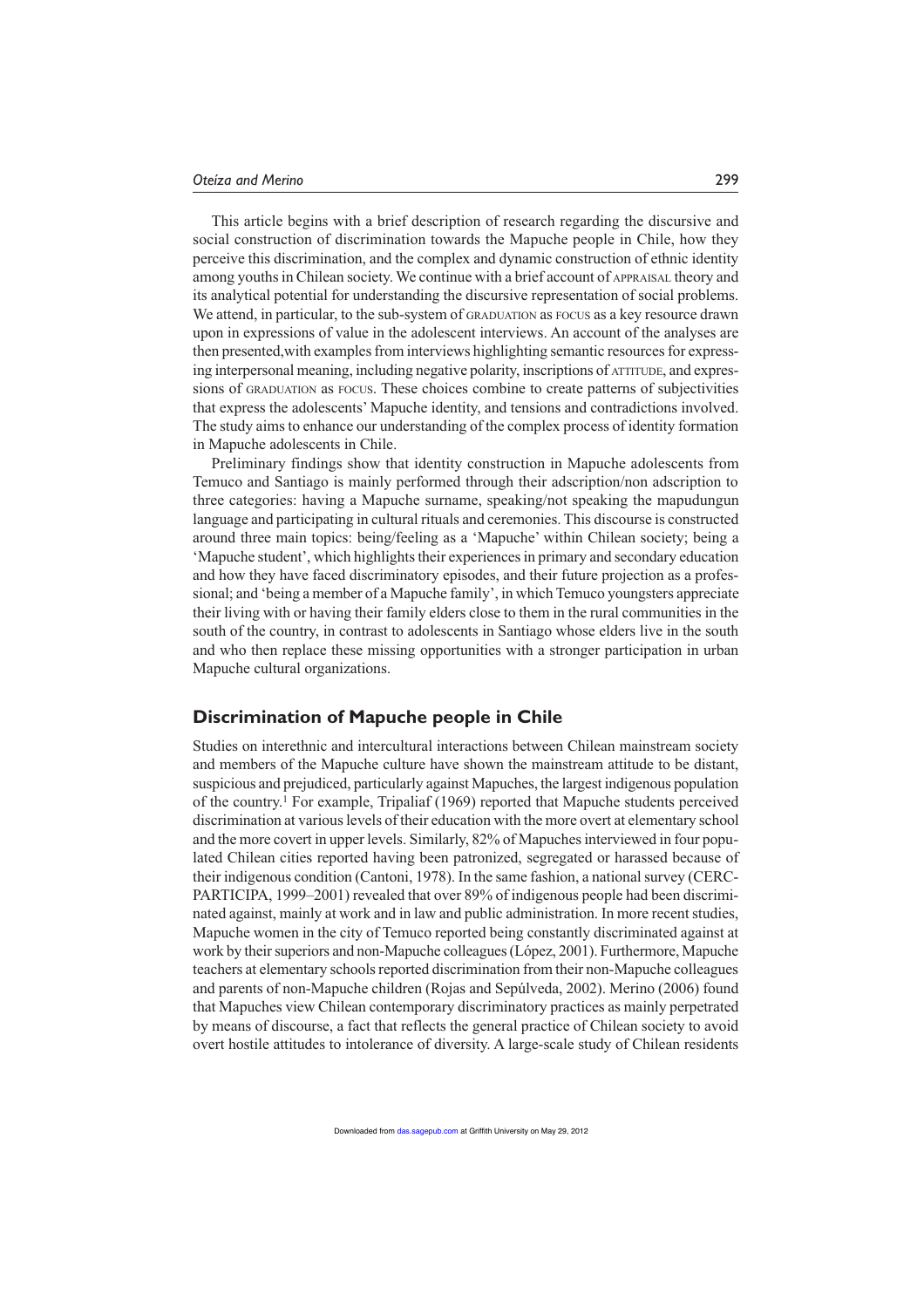of Temuco (a southern city with the largest Mapuche population) revealed that significant racist stereotyping and prejudice underlie non-Mapuche discourse relating to that indigenous group (Merino and Quilaqueo, 2004). Furthermore, this study showed that perceived discrimination is a phenomenon present in the oral discourse of Mapuches, manifested in verbal, behavioral, institutional and macrosocial modes. Besides, discrimination experiences generate two types of psychosocial effects of discrimination: immediate and long term. The former are experienced in the moment when the discriminatory event takes place, accompanied by emotions such as undifferentiated discomfort, sadness and shame, whereas the latter are lifelong perceived effects. Psychological effects cause different types of responses such as defensive, controlled or confrontational responses. The most widespread long-term effects are positive and social, such as education provided to the victim by the family group, in order to learn how to face discrimination positively and make a commitment to the native community. The most frequent positive psychological effects are ethnic reaffirmation and an increase in self-esteem, while one negative psychological effect is identity denial and acceptation of inferiority. It was also ascertained that an important presence of effects mobilizes ethnic identification, a process whose beginning was located by the interviewees in their adolescence (Merino and Mellor, 2009).

# **Corpus and analytic framework**

The main purpose of appraisal theory has been to present a comprehensive and systematic reorganization of the linguistic resources that can be used to value the social experience and to have a richer understanding of the patterns of interpersonal meaning across the discourse. This objective responds, in part, to the growing interest in research that examines how language builds social roles and the potential these roles have to operate rhetorically and generate influence in beliefs, attitudes, expectations and ways of maintaining relationships (White, 2003). Appraisal theory constitutes a reorientation of the realization of interpersonal meanings in Systemic Functional Linguistics from the lexicogrammatical level as mood and modality (Halliday, 1994; Halliday and Matthiessen, 2004), to the stratum of discourse semantics (Martin, 1992; Martin and White, 2005). The related register variable is that of tenor, which takes into account the way people interact and negotiate meanings of power, and affiliation or solidarity (Hood, 2010; Hood and Martin, 2007; Martin, 2000, 2003, 2008; Martin and White, 2005; White, 2000, 2003). Systemic Functional Linguistics, as a sociosemiotic perspective on language, considers language as a meaning-making potential and constitutive of human activity as social practice. This theoretical orientation moves us towards an analysis of 'meanings in context and towards rhetorical effects rather than towards grammatical forms' (Martin and White, 2005: 94). As Martin and White (2005) indicate, their intention in developing appraisal theory was to 'extend traditional accounts by attending not only to issues of speaker/writer certainty, commitment and knowledge but also to questions of how the textual voice positions itself with respect to other voices and other positions' (p. 2). Thus, appraisal theory has to do with the negotiation of meanings among real or potential interlocutors, such that every utterance enters into processes of alignment or misalignment with others.

Studies of evaluation show, as Hunston and Thompson (2000) point out, that evaluation is not confined to a particular part of a text, but is found throughout and works in a cumulative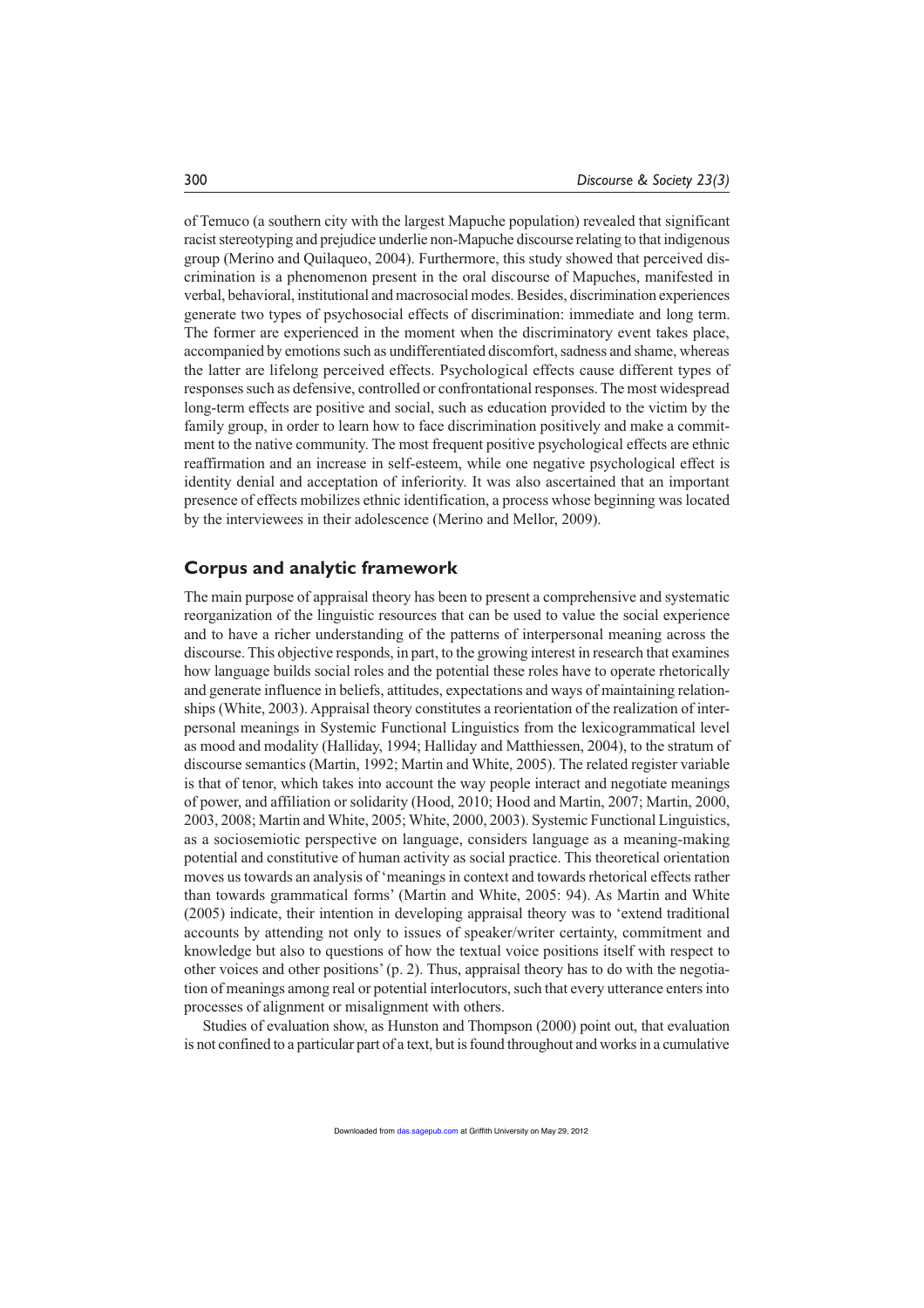

**Figure 1.** Appraisal theory: basic semantic systems.

way as it is encoded. Following this principle, appraisal theory considers evaluation in a conceptual manner and takes into account both grammatical and lexical codification and its patterning across the discourse. As appraisal theory constitutes a system of interpersonal meanings situated at the level of discourse semantics (Martin, 1992), it works at a more abstract level than the lexicogrammatical one, thus allowing meanings to disperse in the former level, in an ample variety of lexicogrammatical systems.

Appraisal theory organizes evaluation in three main semantic systems: engagement, attitude and graduation. As Hood explains, the appraisal framework 'is a multi-dimensional one incorporating the expression of values – as categories of attitude, the manipulation of degrees of values – as graduation, and the introduction and management of voices to whom are attributed – as options for engagement' (Hood, 2010: 25). The semantic system of engagement allows us to analyze the source or origin of attitudes, identifying discourse as more monoglossic or heteroglossic in orientation (Bakhtin, 1985), and the extent to which authors recognize alternative positions in the discourse in relation to specific evaluations. The system of attitude deals with the ways in which feelings are seen as a system of meanings. According to Martin and White (2005: 42, 43), this system has three semantic areas: emotions (affect), which deals with the expression of positive and negative feelings; ethics (judgment), which is concerned with attitudes toward behavior (to admire or to criticize, to praise or to condemn); and aesthetics (appreciation), which involves evaluations of semiotic and natural phenomena according to the ways in which they are valued or not in a given field. Figure 1 summarizes the general outline of the appraisal framework.

The system of graduation has to do with the fact that expressions of attitude can be adjusted by degree. It is possible to intensify meanings as FORCE (e.g. *very bad*); or to 'sharpen' or 'soften' the categorical boundaries around meanings as FOCUS (e.g. 'sort of …' or 'truly …'. This system groups together language resources that function as

mechanisms by which speaker/writers 'graduate' either the FORCE of the utterance or the FOCUS of the categorization by which semantic values are identified (…) [Graduations] also play a dialogistic role in that they enable speakers/writers to present themselves as more strongly aligned or less strongly aligned with the value position being advanced by the text and thereby to locate themselves with respect to the communities of shared value and belief associated with those positions. (Martin and White, 2005: 94)

Hood (2010), in her research regarding the instantiation of evaluation in academic writing, emphasizes that an absence of instances of inscribed positive or negative ATTITUDE does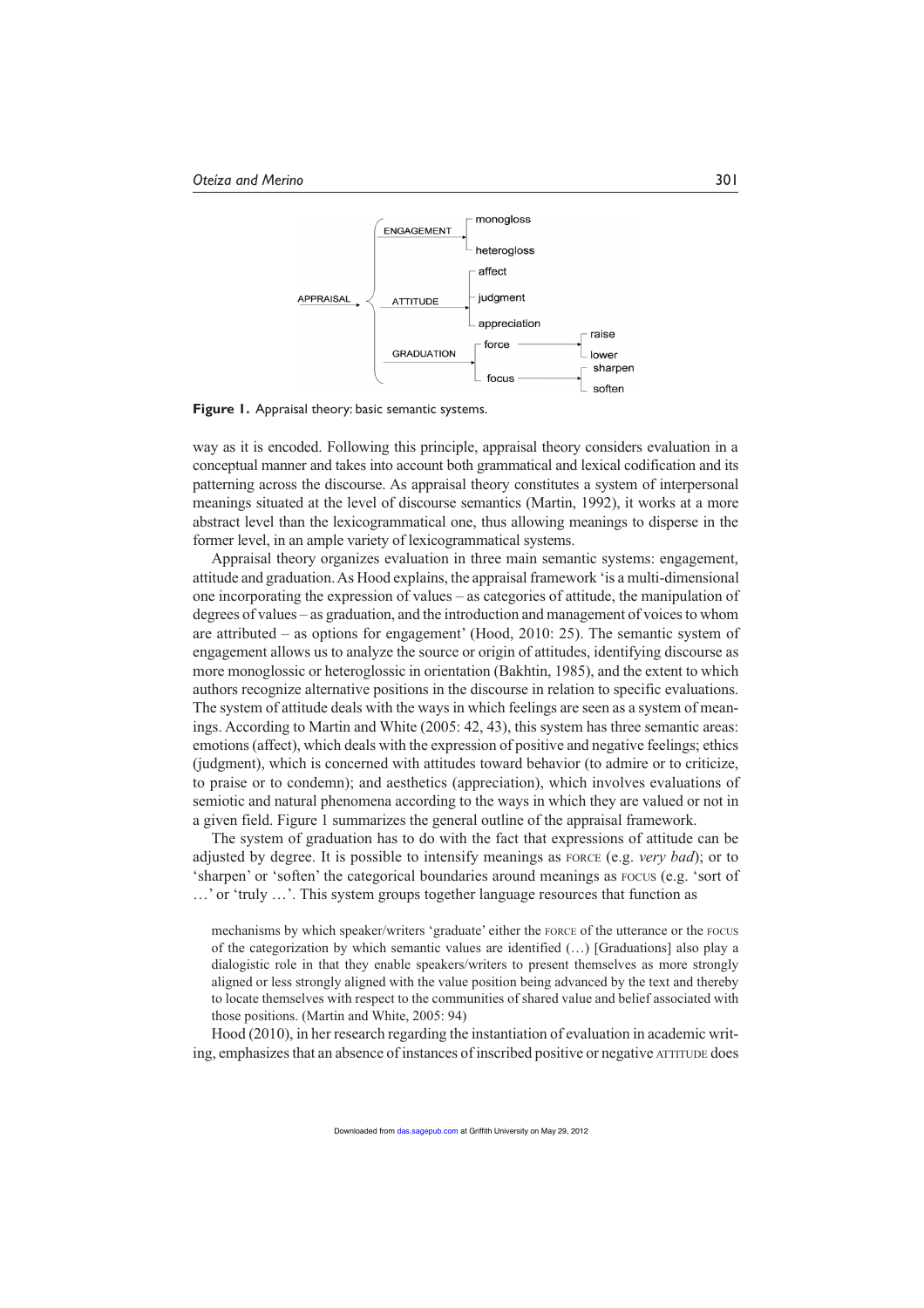not mean an absence of attitudinal meaning. In exploring the range of discourse strategies for evaluating, Hood further develops the GRADUATION categories of FORCE and especially FOCUS. She found that in academic discourses, attitude tends to be invoked through resources of GRADUATION, enabling writers to subjectify objective meanings (Hood, 2010). To identify the value invoked, the reader should look beyond the graduated instance to the co-text and the field to determine the valeur to be assigned. Resources of FOCUS enable GRADUATION as degrees of authenticity (*real*, *truly*, *pseudo*) and specificity (*general*, *particularly*), which may have a negative or positive valeur depending on the rest of the meaning of the co-text. In addition, Hood points out that 'the categorical boundaries around processes can be softened by encoding a lack of completion or realization (e.g. *tried to show*, *possible shows*). Consequently, Hood (2010) considers valeur (authenticity and specificity) and fulfilment (completion and actualization) as subcategories of the semantic system of FOCUS.

After analysing all the data from an appraisal orientation, that is, in terms of how language construes interpersonal meanings in a text, as was mentioned previously, we have found that the semantic sub-system of GRADUATION as FOCUS – as degrees of authenticity of categorical meanings – plays a key role in the way Mapuche adolescents negotiate and naturalize their positions regarding their Mapuche identity. We believe that this language resource helps participants to codify the certainties and uncertainties in their discourse, showing that identities are a dynamic construction that evolves over time and that they are shaped by the experiences they have gone through in their Mapuche communities and with the Chilean community. In addition, we postulate that the linguistic resources used to codify FOCUS in our study are part of an oral register which allows participants more instances of hesitation.

For the study, we interviewed 30 Mapuche adolescents (between 15 and 20 years of age) from the cities of Temuco and Santiago, Chile. The identification criterion for the participants was having at least one Mapuche surname, and the youngsters were recruited through a snowballing sampling technique from both state and private high school. Semistructured interviews were conducted with all participants. Interviews took the form of a conversation between members of the same ethnic group (the interviewer was a young adult of Mapuche origin). Our interest was to provide the conditions for the arousal of an interactional event where ethnic minority identity and ethnic self-definition could be negotiated and displayed between interviewee and interviewer; in other words, we were interested in how both interviewer and interviewee would cooperatively engage in producing the 'interview' (Widdicombe and Wooffitt, 1995).

## **Analysis and discussion**

In this section, we present the results of a partial analysis of the corpus. The appraisal resources used by Mapuche adolescents in their interviews are ample and rich; however, as mentioned previously, we focus on the representation of certain aspects and explore the role of the semantic system of GRADUATION (FORCE and FOCUS) in our analysis. Among all the possibilities for analysis of the always dynamic and complex experience and expression of identity, we consider three main aspects that were present in all interviews, in part because they were part of the questions and because almost all participants mentioned them: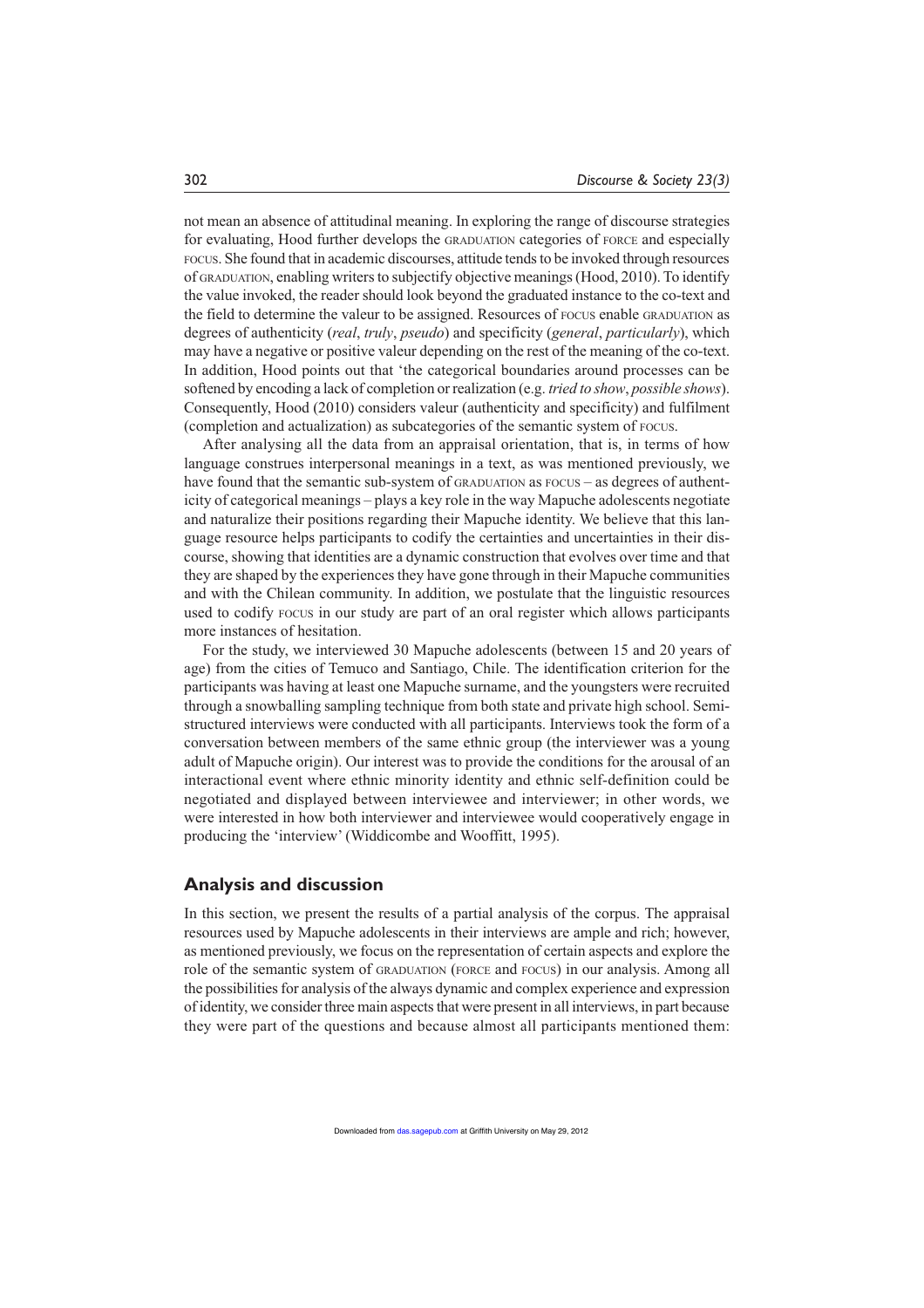(a) participants' statements about their Mapuche surname and their experiences related to it as children and currently as adolescents; (b) statements about discrimination toward themselves and toward others, and the differences in how they perceived discrimination as children and later as adolescents, emphasizing Mapuche adolescents' view of their individual responsibility regarding Mapuche culture knowledge and their reaction regarding ethnic discrimination; and (c) naturalization of social values about 'normality' regarding social and personal Mapuche identity in urban Mapuche youths.

Attitudes tend to be graduated in the discourse by FORCE and FOCUS (Martin and White, 2005). This graduation could occur in the attitudinal domains of judgment, affect and appreciation. In our analysis of adolescents' Mapuche discourse, we have found that the use of FOCUS is more important as a graduation resource than FORCE*,* especially in interviews with women. Focus signals, such as *it is kind of*, *sort of*, indicate that something is not completely part of a classification or categorization. Adjusting the categorical boundaries around a whole propositional meaning in this way helps to instantiate meanings of uncertainty. The speaker uses these resources to express that he/she is not quite sure of classifying himself/herself as part of an ethnic community.

## *Mapuche surname and Mapuche identity*

Frequently occurring in these oral interviews is the expression *como que*/*sort of*. The structure *como que/kind of*, *sort of*, *like* has different functions in colloquial oral Spanish. It is possible to postulate that it works as a resource of modalization, like 'perhaps' or as a form of hesitation or expression of doubt. Nevertheless, we consider that in these oral co-constructed interviews, the expressions have a powerful role in graduating attitudinal evaluation. On several occasions, as examples 1–4 show, this resource is combined with FORCE (raising and lowering the 'volume' of the evaluation). It is also combined with negative polarity (*no/no*; *nunca/never*; *nada/nothing*), establishing a categorical boundary of 'what is not' in contrast to 'what is'. This occurred mainly in response to the expectation of 'being Mapuche' because of having a Mapuche surname. This could then be identified as a sharpening of focus. However, as it is possible to appreciate in example 1, the negative polarity is part of the meaning of FORCE, so the degree of intensity is still not well defined. This is generally expressed in mental clauses of affection (*gustar/ to like*; *sentir/to feel*) and of cognition (*saber*, *no saber/to know*, *not to know*). In example 3, the negative polarity constrains in a combined form (FORCE and FOCUS), both the categorical boundary and the degree of intensity. Example 4 emphasizes, as does example 2, Mapuche adolescents' feelings of not being part of an ethnic community that is perceived as not well defined.

## Example 12

… soy COMO MÁS tengo apellido Mapuche pero soy COMO MÁS chilena, como que **no no** soy TANTO Mapuche o sea mis apellidos son, pero yo **no**. (mujer, Temuco)3

… I'm KIND OF MORE I have a Mapuche surname but I'm KIND OF MORE Chilean, I'm KIND OF **not** I am **not** SO Mapuche I mean my surname is, but I'm **not**. (woman, Temuco)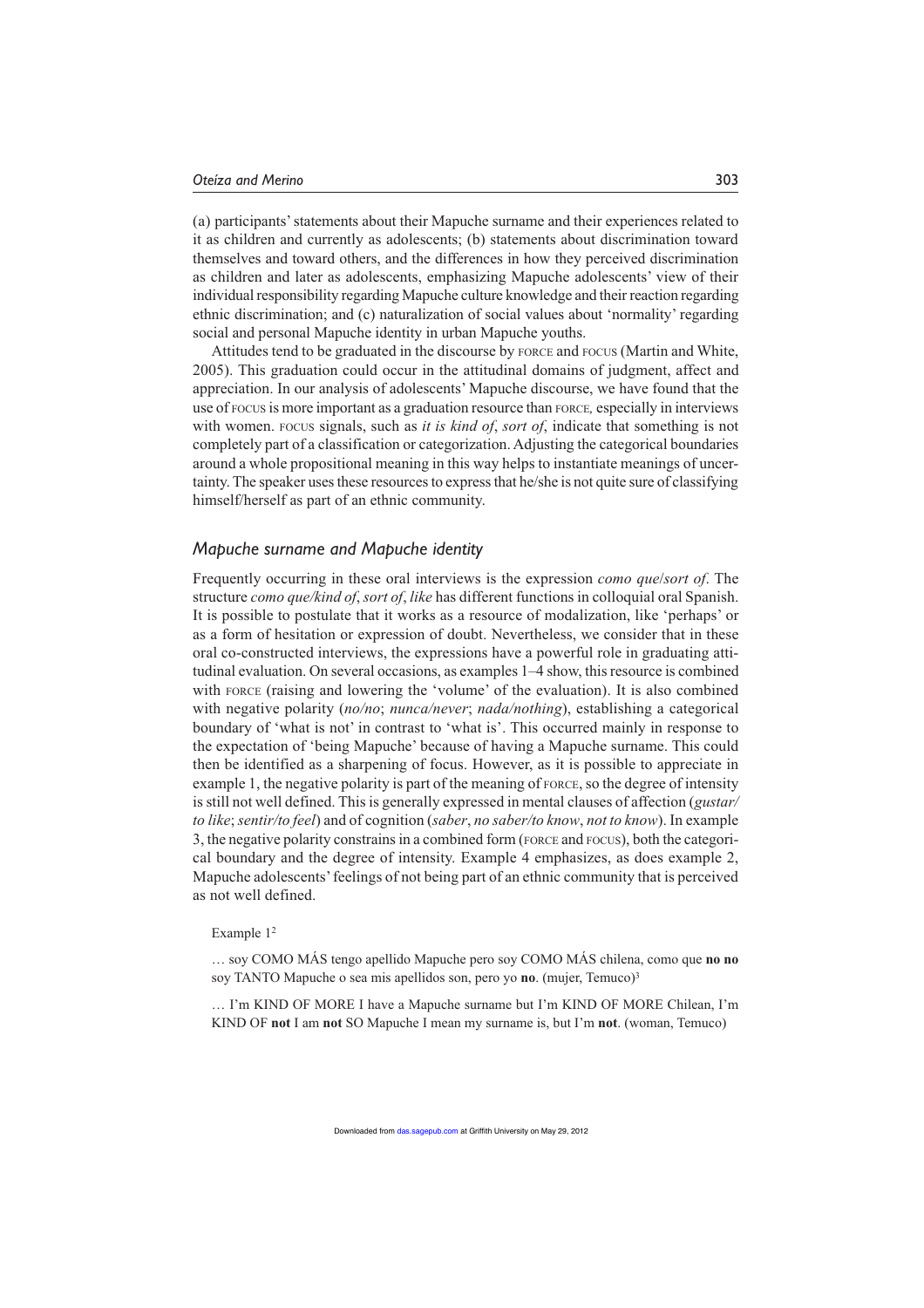**No**4 igual **bien** porque **no** me siento ASÍ COMO parte de otra cosa ASÍ COMO por apellido Mapuche ser otra cosa. (mujer, Temuco)<sup>5</sup>

**No** just as **well** because I do**n't** feel LIKE part of something else LIKE because of my Mapuche surname I am something else. (woman, Temuco)

## Example 3

… y por ejemplo a mí me dicen que el mío [apellido] **no** es tan ASÍ COMO otros **raro no** tanta gente lo tiene. (mujer, Temuco)

… and for example they tell me that mine [surname] is**n't** that KIND OF **weird** like others **not** many people have it. (woman, Temuco)

## Example 4

Igual me acuerdo que cuando estaba más chica iba como en octavo tenía un amigo que me **molestaba**, pero esa es COMO experiencias más **malas no** me siento ASÍ ASÍ COMO Mapuche ASÍ **no no** me siento Mapuche. (mujer, Temuco)

Even so, I remember that when I was younger I was in eighth grade I had a friend that **picked on** me, but that is LIKE the most **bad** experiences, I do**n't** feel LIKE that LIKE Mapuche **no** I do**n't** feel Mapuche. (woman, Temuco)

Another resource of FOCUS used in Mapuche discourse is '*realmente*/*really*' and '*así como*/ *like*',<sup>6</sup> which show that their Mapuche identity membership is less precise, or that they are not 'quite' Mapuche, as it is possible to appreciate in examples 5 to 8. In these instances, the negative polarity helps to emphasize, as in example 6, that they don't feel part of the Mapuche community, recognizing a degree of uncertainty and expressing that they don't feel truly or authentically Mapuche; or, as in example 8, establishing with a cognitive clause that they don't know if they are Mapuche, which reinforces the idea of a categorical area that is not clear or well defined. These expressions of degree of affiliation 'of being and feeling Mapuche' show that it is not something that lies solely in the fact of having a Mapuche surname.

#### Example 5

… es que REALMENTE **no**, a ver, REALMENTE **no** sé mucho del tema. (mujer, Temuco)

… it's just that **not** REALLY, let me see, I do**n't** REALLY know much about the issue. (woman,Temuco)

## Example 6

… es que **no** me **no** me siento REALMENTE Mapuche. (mujer, Temuco)

… it's just that **no** I do**n't** REALLY feel Mapuche. (woman, Temuco)

Example 7

Eh bueno EN REALIDAD yo **no** me siento ASÍ COMO Mapuche. (mujer, Temuco)

Eh, well ACTUALLY I do**n't** feel LIKE a Mapuche. (woman, Temuco)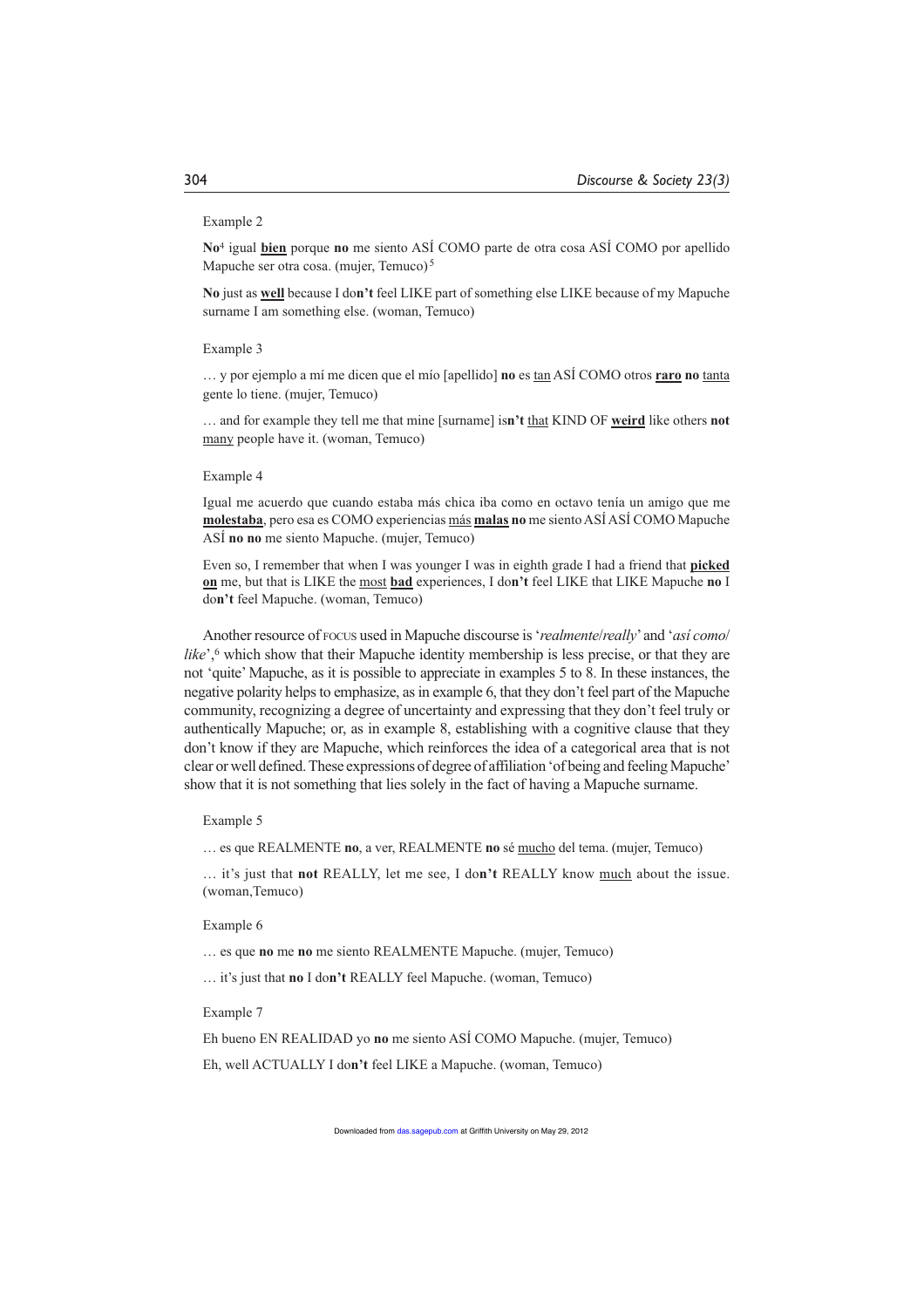… entonces se supone que entonces **no** sé si REALMENTE seré, bueno tengo el apellido pero **no** sé si seré REALMENTE Mapuche. (mujer, Temuco)

… therefore it is supposed that so I do**n't** REALLY know if I REALLY am, well I have the surname but I do**n't** know if I REALLY am Mapuche. (woman, Temuco)

We postulate that the expressions *así como* and *como que* have less semantic weight than comparative structures (*como*/*as*), but rather they function in the discourse as ways of expressing uncertainty about their 'real' belonging to a Mapuche identity. In examples 1 and 5, women from the city of Temuco distance themselves from having a Mapuche identity. It is their surname which is Mapuche but not them; therefore, although they recognize their Mapuche background, they feel 'more Chilean' (sharpening FOCUS), and *como*, *como que, realmente* (softening FOCUS). Here they express a tension or contradiction in not knowing if they are 'really' Mapuche, and where the boundaries lie. Clearly, in an implicit manner, they are acknowledging that having a Mapuche surname does not ensure a strong integration to the culture and the social practices that go with it. Others show a stronger negative association with having a Mapuche surname and/or a Mapuche identity, instantiating through negative expressions of affect *no*, *no me gusta*/*no*, *I don't like* (having a Mapuche surname). The negative polarity is graduated by FOCUS *en realidad/actually*, which also encodes a meaning of counter expectation in relation to what could be considered 'normal' in the community. This is evident in example 9:

## Example 9

- … porque a mí EN REALIDAD **no** me **gusta** tener el apellido Mapuche. (mujer, Temuco)
- … because I ACTUALLY do**n't like** having a Mapuche surname. (woman, Temuco)

Other Mapuche adolescents do not hesitate in expressing their Mapuche identity, valuing it with positive affect (*sí me agrada/I like it*) and appreciation (*es súper lindo/it is really beautiful*) that is graduated by *force* (*más allá*, *súper*, *bien*, *muy/aside from*, *really*) as in examples 10, 11 and 12. This latter example also shows how a Mapuche identity can be seen as something 'special' and 'different':

#### Example 10

… sí, sí me, me **agrada**, yo, yo me siento identificado Mapuche, más allá de los **problemas** que se vean aquí. (hombre, Temuco)

… yes, yes I, I **like** it, I, I feel identified as a Mapuche, aside from all the **problems** that you see here [Mapuche conflicts in the south of Chile]. (man, Temuco)

### Example 11

… en todo caso yo encuentro que ser indígena es súper **lindo** una ES COMO bien **luchadora** cuando a mí yo me siento bien **luchadora** cuando me dicen 'ay, es que ella es indígena', sí soy de sangre gruesa (…) yo les decía que sí soy de sangre gruesa y ES COMO muy **gracioso**, pero ser indígena es signo de valor de ser **luchadora**. (mujer, Santiago)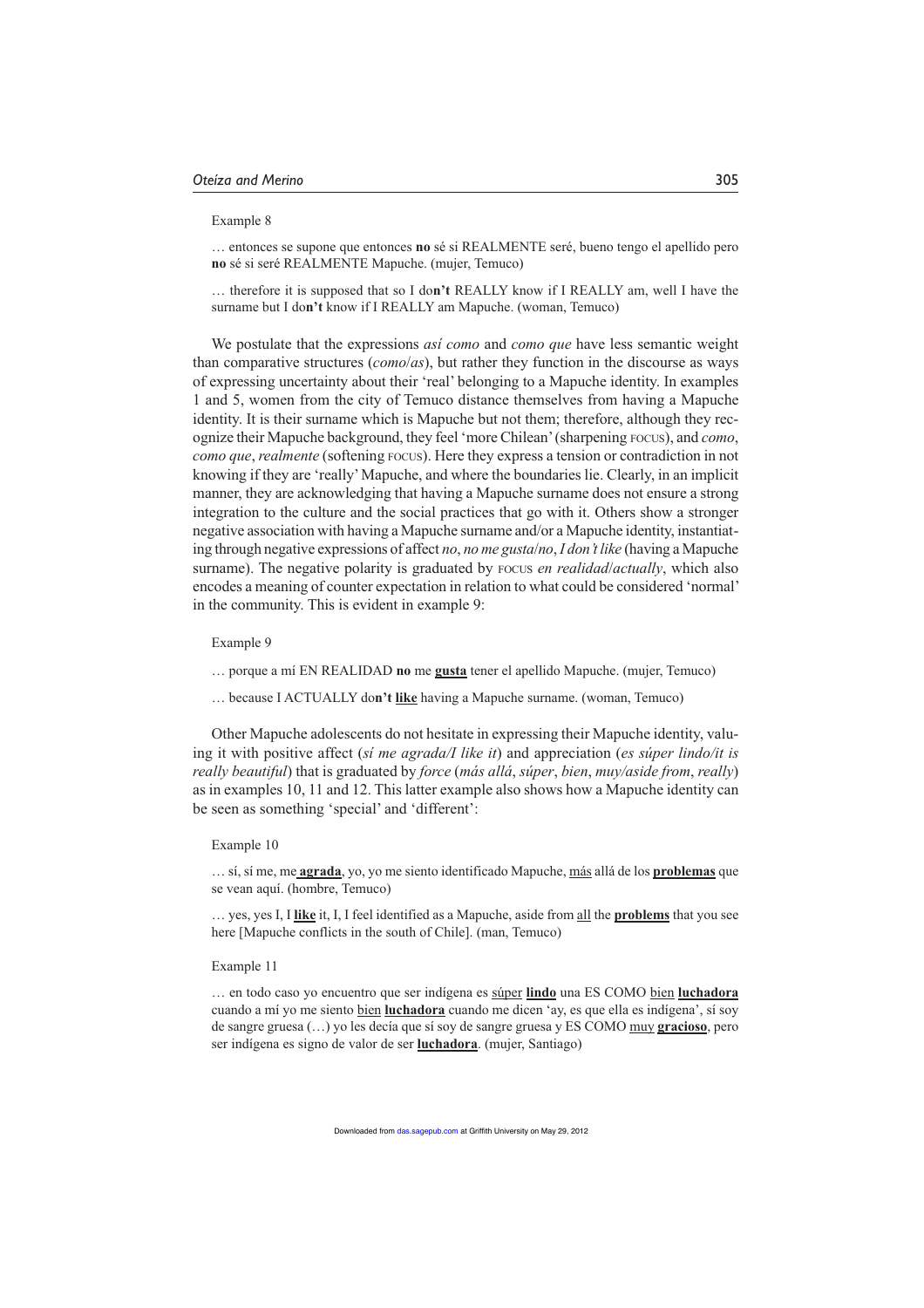… anyway, I find that being an indigenous is really **beautiful** one is LIKE really **combatant** in my case I feel really **combatant** when they say to me 'Ohh, she's indigenous/native', yes I am of thick blood (…) I was telling you that I am of thick blood and it's LIKE really **funny**, but being indigenous is a sign of the value of being **combatant**. (woman, Santiago)

Example 12

… yo me siento a ver como una adolescente **privilegiada** por tener mi apellido porque sé que voy a recibir más ayuda y soy más **especial** que los demás porque sabiendo que uno tiene sus apellidos los dos españoles, o cosas por el estilo **no** significan que sean **menos**, pero para mí es **especial** tener mi apellido. (mujer, Santiago)

… I feel, let me see, like a **privileged** adolescent for having my surname because I know that I'm going to receive more help and I'm more **special** than the rest because knowing that one has both surnames of Spanish descent, or things like that it does**n't** mean that 'you' are **less**, but for me it is **special** having my surname Mapuche o español. (woman, Santiago)

Mapuche identity is also associated with external factors that are not felt as part of their identity by Mapuche adolescents. For instance, in example 13, identity is negatively related to physical appearance or, as in examples 14 and 15, the 'real' Mapuche identity is connected to the south and to living in rural areas. In all these instances, negative attitudes are graduated by FOCUS (*así como*, *como*/*like*) and *force* (*tan*, *la mayoría*/*very*, *the majority*). In other cases, this external association with Mapuche ethnicity relates to how it is reinforced at school, but it is not felt as a 'real' cultural and social world in which the Mapuche youth and her family belongs, as example 16 shows:

Example 13

… **no** tengo rasgos Mapuches, entonces **no no** me siento ASÍ COMO Mapuche. (mujer, Temuco)

… I do**n't** have Mapuche traits, therefore **no** I do**n't** feel LIKE a Mapuche. (woman, Temuco)

Example 14

… **no** me siento TANTO del campo TAN Mapuche porque la mayoría de la gente que son Mapuche son del campo **no** la mayoría pero **no** todos. (mujer, Temuco)

… I do**n't** feel SO MUCH my being from the countryside, SO Mapuche because the majority of the Mapuche people come from the countryside **not** everybody but the majority. (woman, Temuco)

## Example 15

Es que donde ha pasado mucho tiempo así que se me ha olvidado el apellido que tengo han pasado cosas diferentes COMO QUE ya **no no** vengo acá, ya **no** voy al sur **tampoco** así es que **no** estoy relacionado con **nada** de eso [tema Mapuche] ahora. (hombre, Santiago)

It's just since so much time has passed that I have forgotten the surname I have, different things have happened LIKE I do**n't** come here anymore, I do**n't** go to the south **either** so therefore I'm **not** involved with **anything** of that [Mapuche matter] now. (man, Santiago)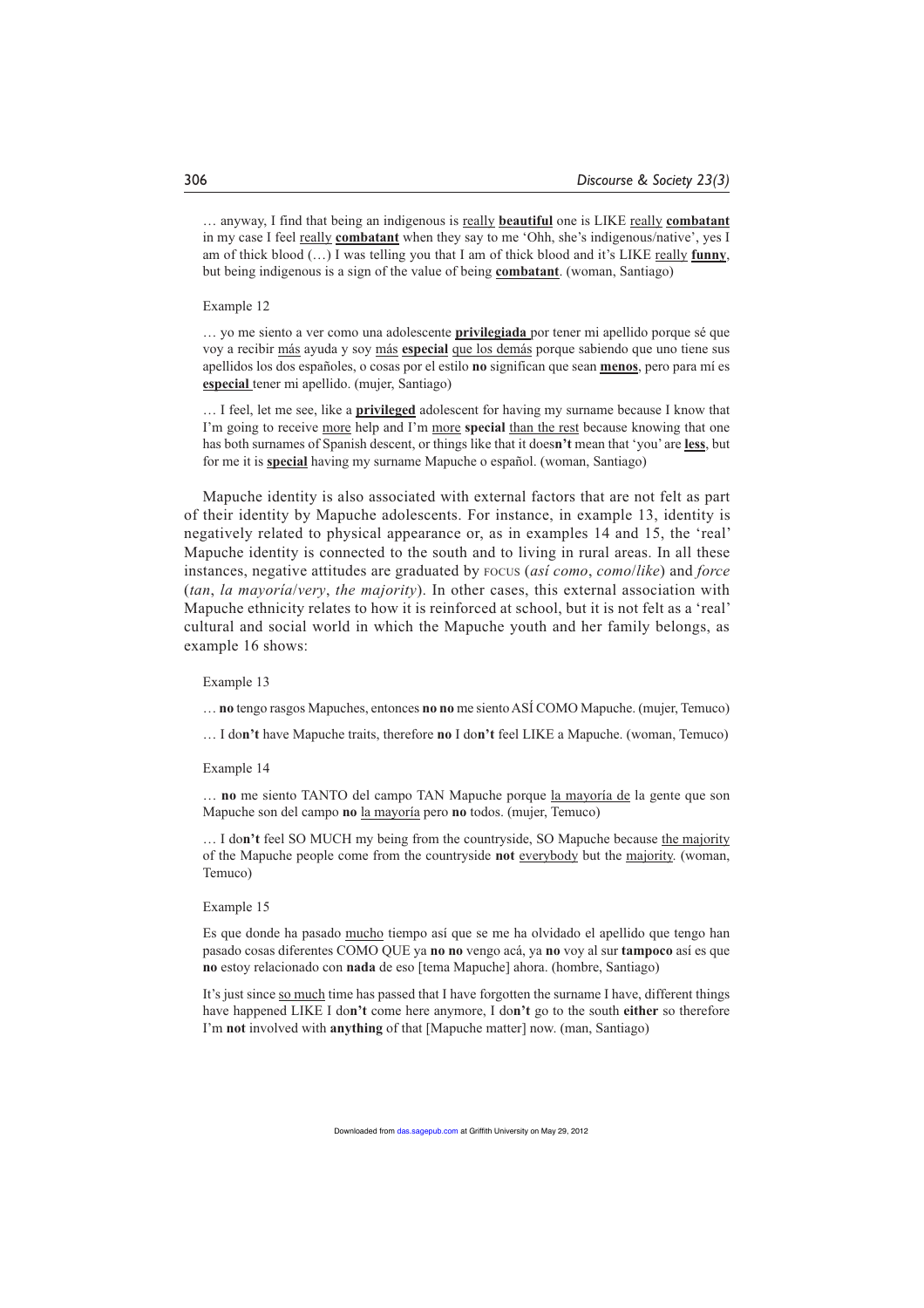[Mapuche culture knowledge] Es COMO eso, COMO las cosas del colegio no más, porque **no** somos una familia COMO Mapuche. (mujer, Temuco)

It's LIKE that, LIKE the school things only, because we are **not** LIKE a Mapuche family. (woman, Temuco)

For others, as Example 17 demonstrates, focus (*como que*/*like*) graduates a negative evaluation of affect (*me da vergüenza*/*I'm embarrassed*, *me siento mal*/*I feel bad*) or negative social esteem of capacity (*no sé pronunciar nada*/*I don't know [any] pronunciation*) regarding their lack of proficiency in Mapudungun. This negative social esteem of capacity is presented in a comparative way, evoking the idea of participants' own responsibility for not knowing the language.

#### Example 17

… yo **no** sé **nada** pronunciar, entonces COMO QUE me **da vergüenza** decir que sí soy (Mapuche). Porque **no**, **no** sé me siento **mal** porque hay personas que sí saben y yo **no**. (hombre, Temuco)

… I do**n't** know the pronunciation of words, therefore I'm LIKE **embarrassed** to say that I am (Mapuche). Because, **no**, I do**n't** know I feel **bad** because there are people that do know and I do**n't**. (man, Temuco)

On the other hand, example 18, expressed from a more impersonal position by a young woman who participates in political and social activities in her community, manifests her hope for a 'real' identity as a society, and not only as a personal experience.

## Example 18

… yo creo que los espacios REALES **no** están [para ser PLENAMENTE una mujer Mapuche] pero está COMO el discurso de que son instituciones **abiertas**, culturalistas, con el rescate de la cultura y todo, pero, espacios abiertamente y las disposiciones REALES yo creo que **no**. (mujer, Santiago)

… I believe that the REAL spaces are **not** present [to FULLY be a Mapuche woman] but there's LIKE the discourse that they are **open** institutions, 'culturalistic', with the rescue of the culture and everything, but, open spaces and REAL dispositions I **don**'t think so. (woman, Santiago)

# *Ethnic discrimination: Change over time and a matter of personal responsibility*

Many of the participants of the study reveal that they have 'never' experienced discrimination because of their Mapuche ethnicity or Mapuche surname, and those that do recognize this situation tend to minimize its importance and its impact on themselves. Men tend to mention that they have a female cousin or sister who has experienced discrimination and that women tend to get more discriminated against than men. The majority of Mapuche adolescents, when expressing ethnic discrimination, state that they have experienced it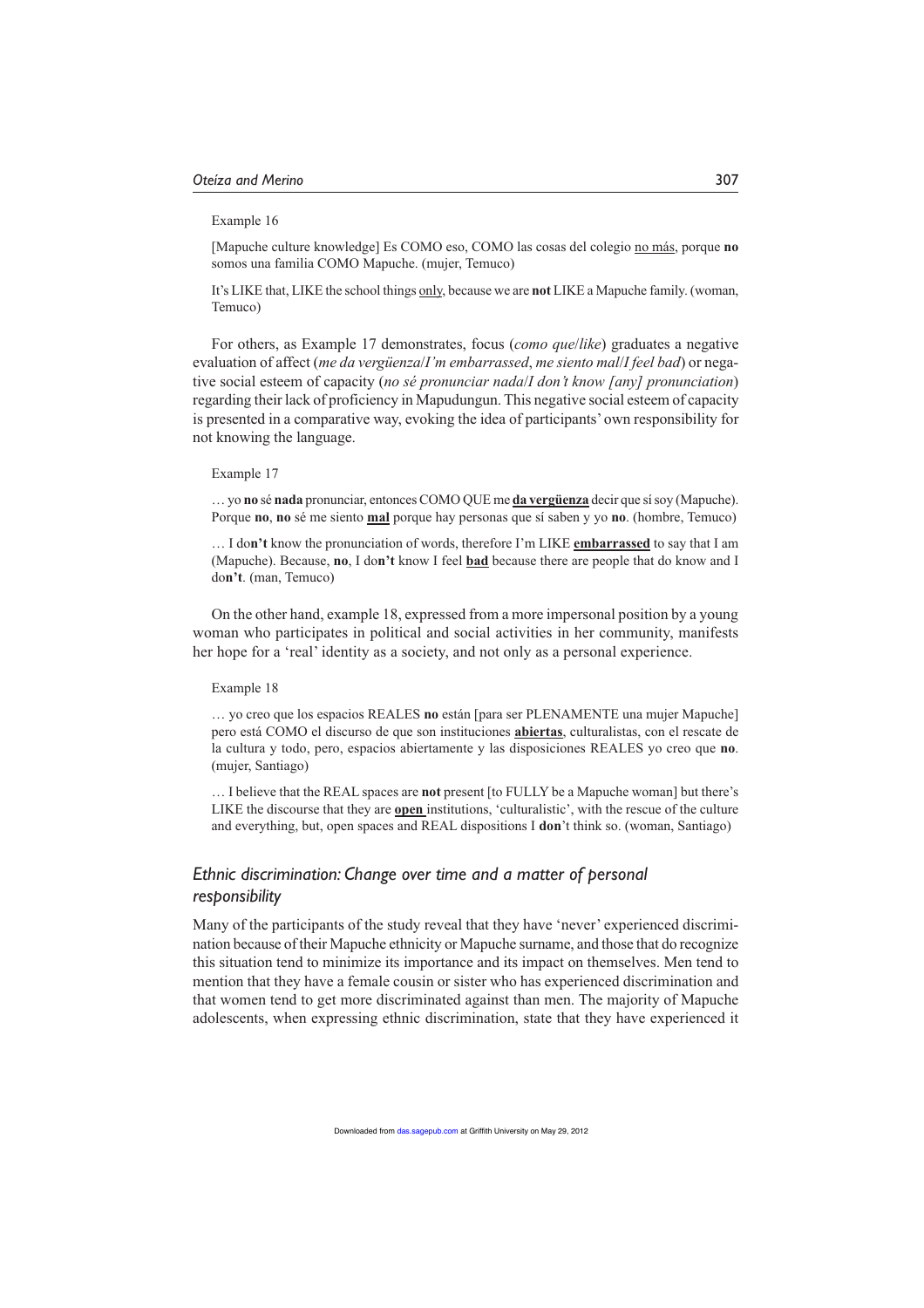'before', when they were children, but that they later learnt how to deal with the situation or how to respond so they didn't get 'picked on' again. Others state that as they get older, they get more mature, and thus feel less affected by discrimination:

## Example 19

Sí, eso ha ido cambiando ahora. Por parte mía debe ser por la edad uno va madurando a lo mejor por eso va cambiando y eso poh. Ahora sí pero son **tallas** NOMÁS las que tiran de repente pero antes de todo así **leseamos**, **molestamos**. (hombre, Santiago)

[Interviewer asks for experiences of ethnic discrimination] Yes, that has been changing lately. From my part it should be due to age one matures and maybe that's why (one) goes on changing and so. Now yes but they are **jokes** and NOTHING MORE the ones that they suddenly tell but before anything that's how we **joke around**, how we **pick on** others. (men, Santiago)

## Example 20

Era COMO **molestia no** era ASÍ COMO oh **mal** era COMO **molestia** porque **no** le encuentro sentido **molestar**. (mujer, Temuco)

[Regarding being **picked on** at elementary school] It was LIKE **bothersome** it was**n't** that **bad**  It was **bothersome** because I ca**n't** make sense in **bothering**. (woman, Temuco)

## Example 21

Ehh de chico igual he estado entrecomillas **orgulloso** de pertenecer a algo diferente por lo menos acá en Santiago, igual me **da lata** de repente cuando chico **no** tengo apellido Mapuche entrecomillas directo, pero me **da lata** que COMO QUE se **burlaban** de por tener apellido Mapuche era **discriminado** y eso igual me **daba rabia** (…). (hombre, Santiago)

Uhm since I was a kid I have always been BETWEEN quotation marks **proud** to belong to something different AT LEAST here in Santiago, even so it **disappointed** me when I was a kid I do**n't** have a Mapuche surname between quotation marks, but it **disappoints** me that LIKE they **made fun of** me for having a Mapuche surname I was **discriminated** against and that made me **angry** (…). (man, Santiago)

As example 19 demonstrates, discrimination is expressed by a relational clause *son tallas nomás*, in which *tallas*/*jokes* are graduated by FOCUS *no más/no more*, *nothing else* and *de repente/sometimes*, hence the ideational meaning of *jokes* diminishes the level of discrimination perceived by the Mapuche adolescent, but also this attenuation is better achieved by the resources of graduation codified by FOCUS. What we find in Mapuche identity discourse is an expression of not 'real' discrimination, and thus we postulate that *no más/no more*, *nothing else* does not function as FORCE (quantity) but rather as FOCUS in this instance. Although *como que* can be interpreted as a conversational or oral colloquial marker, it is interesting how Mapuche adolescents mitigate discrimination graduating with this language resource, so it does not appear as an evaluation of negative social sanction but rather as a *kind of* negative social esteem with a less ethical weight involved. This is emphasized by the use of *pick on* instead of *mocking* or *discriminate*, which have a more powerful negative ethical meaning.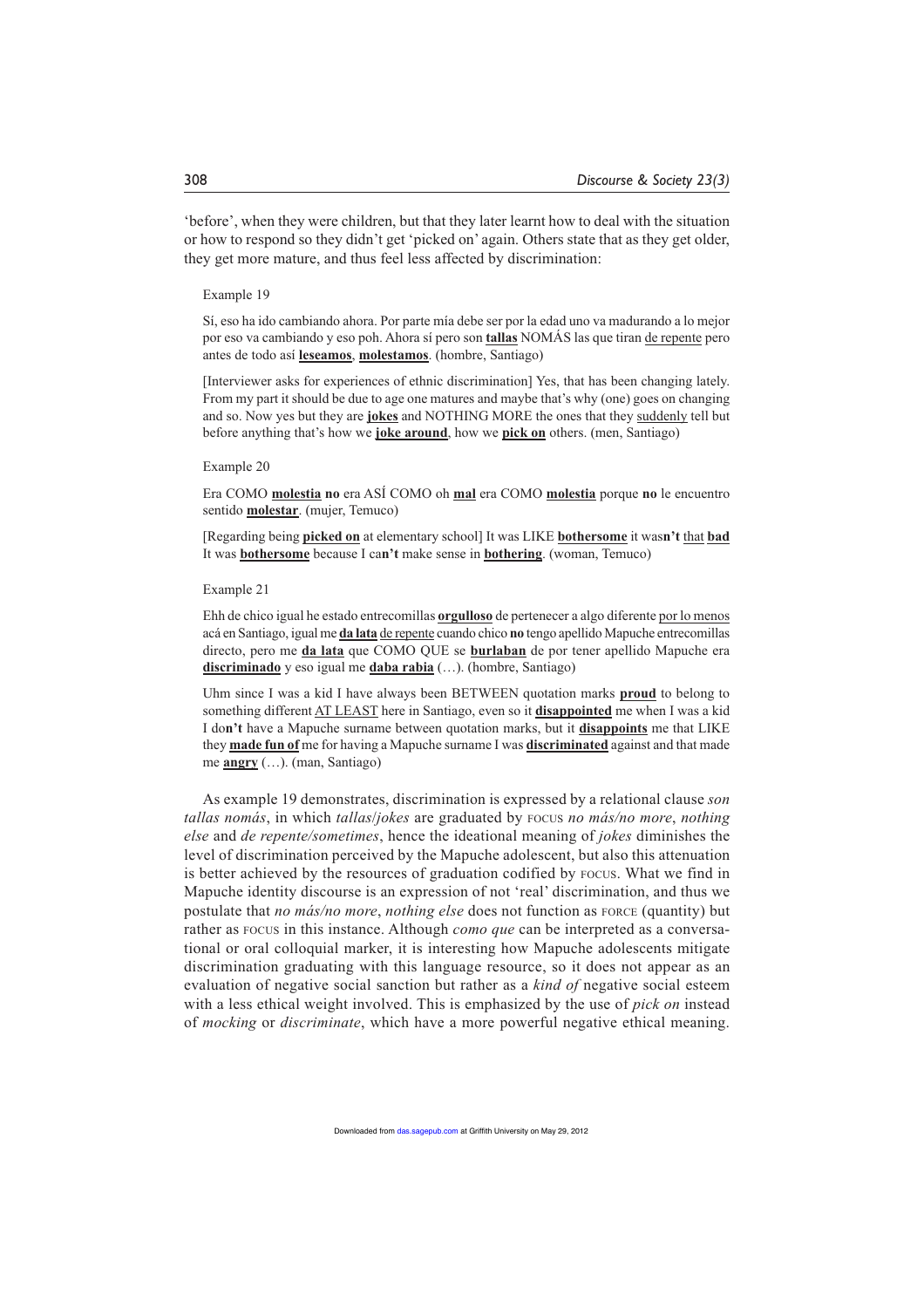Therefore, many Mapuche adolescents do not see ethnic discrimination as a negative social sanction.

In example 22, the young man from Santiago implies that there is a problem in admitting that a person is indigenous. The negative polarity opens up the possibility for a different value position in the discourse. After the expression of the counter expectative instantiated by *pero/but*, the negative polarity *nada más/nothing more* attenuates the force of the evaluation and the social sanction (moral evaluation) as well as the expression *lo toman para la risa*/*they take it as a laughing matter*:

### Example 22

[Llevar apellido Mapuche] Que igual ahora, en la calle así COMO QUE **no** salgo mucho, en el colegio COMO QUE igual de otros cursos COMO QUE tienen apellido Mapuche y COMO QUE **no** me **cuesta** decirlo poh y **tampoco** me **cuesta** admitir que soy indígena poh, si hay algunos profesores que confunden mi apellido con otro que son igual pero nos confunden no más y hay algunos que se ponen **se ríen**, lo toman **pa´la risa** poh pero **nada** más que eso. (hombre, Santiago)

[On having a Mapuche surname] That even now, in the street LIKE I do**n't** go out much, in the school LIKE just as other grades/classes KIND OF/SORT OF having a Mapuche surname and LIKE it is**n't hard** for me to say it and it is also **not hard** for me to admit that I am an indigenous/a native, there are some teachers that get confused with my surname with others that are the same but they confuse them and **nothing else** and there are some that start and **laugh**, they take it as a **laughing** matter but **nothing** more than that. (man, Santiago)

In the following examples, it is possible to perceive that Mapuche adolescents in the study tend to emphasize their own responsibility in being discriminated against, in the sense that they consider it their own individual duty not only to overcome the situation, but also to stop it and not allow others to discriminate against them, as if they have the power to control at least the external manifestation of a negative social evaluation. As example 23 shows, the participant attributes the responsibility to herself, so it is the person who needs to learn not to be *picked on* by others. The resources of focus, force and negative polarity are combined with resources of modalization (*tal vez/maybe*) and with the attitudes expressed by other lexical items.

## Example 23

Yo creo eh yo creo que EXPLÍCITAMENTE **no**, pero **no** sé el hecho de los apellidos en el liceo, en el colegio tal vez cuando más chica EN REALIDAD, cuando más grande ya **no**, que **molestan**  a veces o cuando la gente te pregunta muchas veces, o lo pronuncia mal, o todas esas cosas, puede ser … pero algo más EXPLÍCITO algo que me haya afectado **no**, yo creo que también va en la forma en que uno lo toma, o uno maneja esa situación. (mujer, Santiago)

[Discriminatory situations that the person has lived through] I believe eh I believe that EXPLICITLY **no**, but I do**n't** know about the fact of the surnames in high school, in school maybe when I was younger ACTUALLY, now that I'm older **no,** that they **tease** me sometimes or when people ask you too many times, or they mispronounce it, or all those things, could be … but something more EXPLICIT something that has affected me **no**, I believe that it has to do with how one takes it, or how one handles that situation. (woman, Santiago)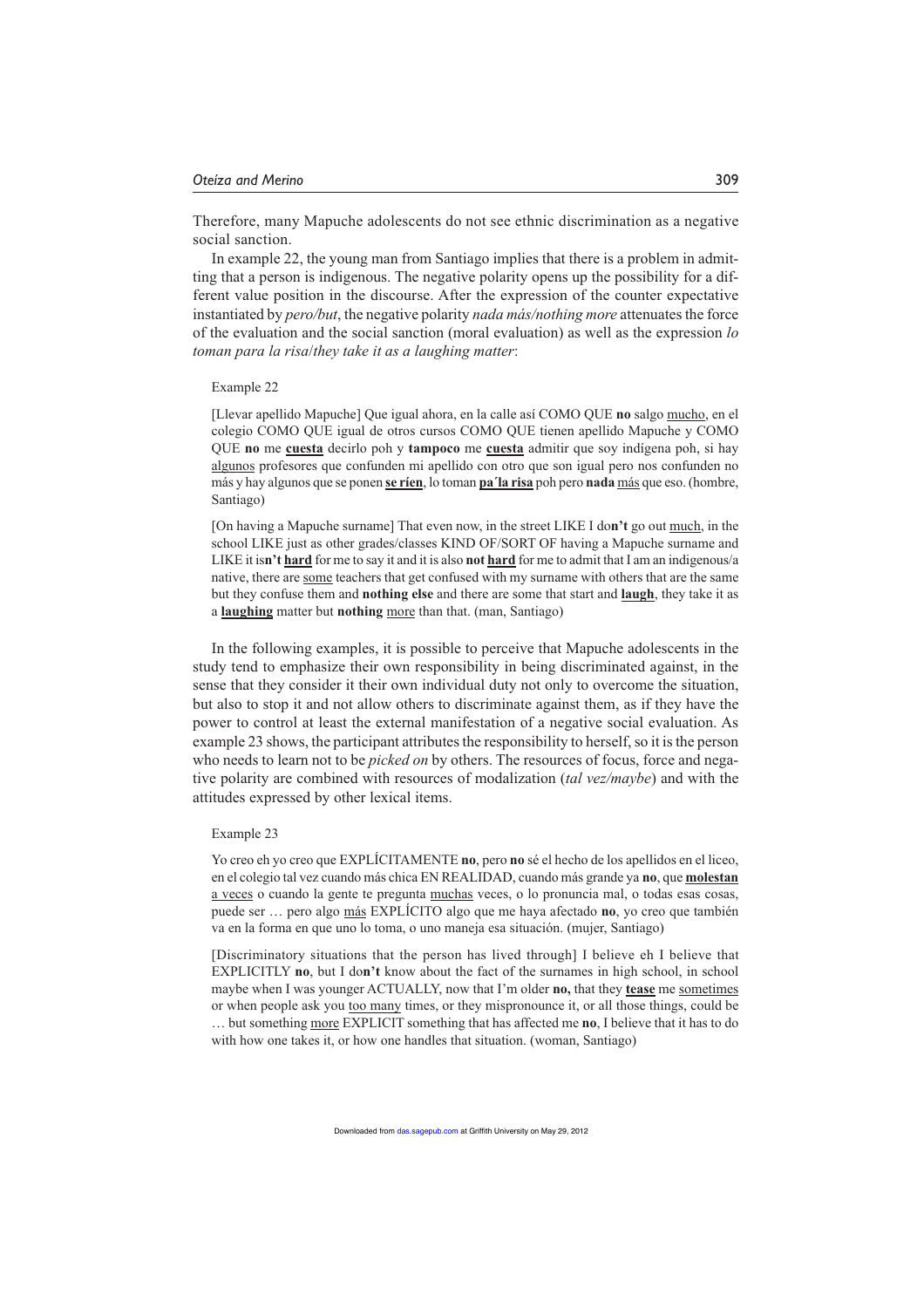… yo les digo a todos los jóvenes Mapuche que no se sientan **discriminados** por la sociedad, que **no** se dejen llevar porque uno a veces es como bien **dejado** bien que lo **pasen a llevar** todos y eso **no** debe ser así, que uno **no** tiene que dejar que lo **pasen a llevar** y menos alguien que es como español, nosotros somos chilenos, sangre PURA, entonces eso yo les recomiendo que **no** se dejen **discriminar**. (hombre, Santiago)

… I tell all the young Mapuches not to feel **discriminated** by society, that they should**n**'t let themselves get carried away because one sometimes is like very **passive** and lets others **trample on** you and it should**n't** be that way, that one should**n't** let others **trample upon** one and especially from someone who is KIND OF Spanish, we are Chilean, PURE blood, so I recommend you all **not** to let yourselves be **discriminated** against. (man, Santiago)

Others emphasized their experience of ethnic discrimination by negative affect, expressing their fear and anger, especially felt when they were children. Many of them stated that they remained silent about their negative affective experiences with discrimination and lived alone with their pain and anger, because they were afraid of telling their parents and/ or because they did not want their parents 'to feel bad'. Nevertheless, not all of them reveal, as we have mentioned before, that they have experienced discrimination, thus they express their Mapuche identity and positive experiences of being Mapuche with positive evaluations of affect (pride and happiness) reinforced by a reiterative use of negative polarity:

#### Example 25

Sé lo que significa a mí **no** me ha tocado vivirlo, porque he tenido **no** sé si **suerte** o **no** sé que **nunca** me ha tocado ser **discriminada ni nada** de eso … **no nunca nunca**, **no no** me he sentido **discriminada** en el sentido que **nunca** me he sentido **atacada** por ser Mapuche. (mujer, Santiago)

I know what it means I have**n't** had to live through it, because I have been **lucky** or I do**n't** know what I have **never** been **discriminated** or **nothing** of the sort … **No never never**, **no** I have**n't** felt **discriminated** in the sense that I have **never** felt **attacked** for being Mapuche. (woman, Santiago)

#### Example 26

… para mí ha sido muy **grato** tener un apellido Mapuche, sobre todo de mi madre, ya que me **enorgullece** o **enorgullece** que mis antepasados hayan hecho algo por Chile, entonces me **enorgullece** llevar la sangre chilena, como fueron aguerridos, eso me **gusta** (…) que yo sepa **nunca** me han **discriminado** por ser Mapuche, por ser **indio** (…) **nunca** me he sentido **discriminación** o sea **nunca** me han dicho **nada**, todo súper **bien**. (hombre, Santiago)

… for me it has been very **nice** to have a Mapuche surname, especially from my mother's side, as it makes me **proud** or it is **prideful** that my ancestors have done something for Chile, therefore it fills me with **pride** to carry the Chilean blood, as they were **'warriors'**, I **like** that (…) As far as I know they have **never discriminated** against me for being Mapuche, for being **Indian** (…) **never** have I felt **discrimination** I mean they have **never** said anything to me, everything is really **great**. (man, Santiago)

GRADUATION of attitudes by FORCE is more related to their linguistic competence with the Mapuche language, Mapudungun, and with their knowledge of Mapuche culture,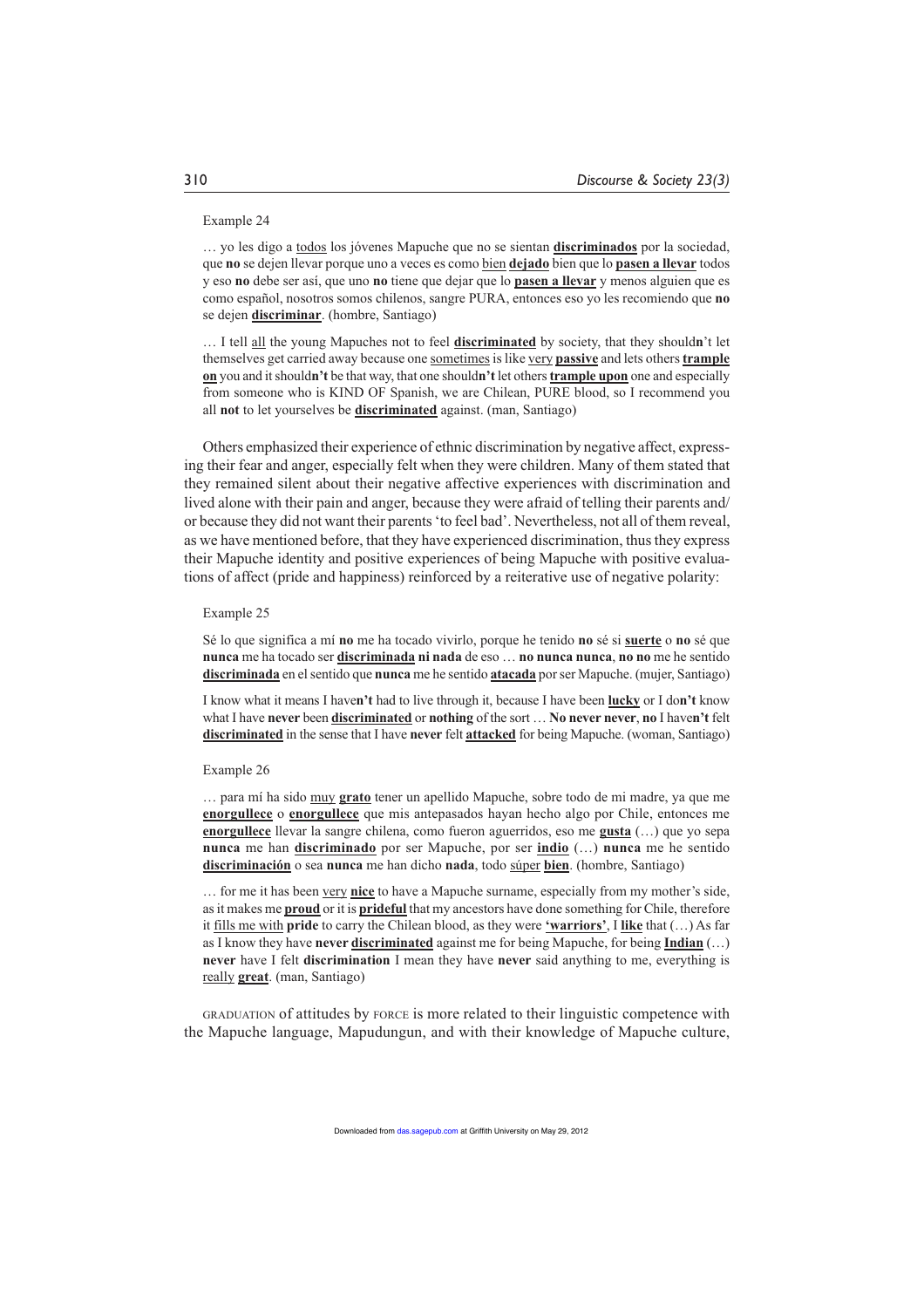thus it is more related to a proposal meaning about their capability, to what they know and what they are capable of doing. The use of this resource is also related to educational benefits, such as scholarships, that Mapuche adolescents can obtain from the state due to their Mapuche ethnicity. Many of them express difficulties in learning Mapudungun and about Mapuche culture and socio-political issues (such as the Mapuche conflict in the south of Chile). The evaluations instantiated by Mapuche adolescents tend to be of negative social esteem of capacity (*no sé mucho del tema*; *no, no sé nada*/*I don't know much about the topic*; *I know nothing* [of Mapuche culture]) because many of them declare that they are not able to speak Mapudungun, or that they do not know very much about Mapuche culture. On the other hand, Mapuche adolescents instantiate their evaluation by a positive affect that shows their connection to Mapuche culture and identity. This is also expressed by negative affect of their nostalgia, anger and sadness about current social and political realities that the Mapuche undergo both 'in the south' in rural locations and in the cities (Santiago and Temuco). Some consider the financial difficulties in studying Mapudungun and Mapuche culture as another form of discrimination, due to a lack of opportunities to learn about their own culture and language. On the other hand, ceremonies and cultural experiences tend to be evaluated with positive affect and positive appreciation: *es bonito el tema*, *sí, era bien bonito*. *Bonito/nice* is used more as an affective evaluation than as an aesthetical one in these cases. Both women and men use this adjective when expressing their views regarding Mapuche cultural experiences.

# *Normalization of ideological values regarding Mapuche and Chilean identity*

We have found in our analysis that the conceptualization of what is considered 'normal' by Mapuche adolescents plays a key role in their views of their Mapuche identity. This aspect is also visible in examples mentioned in previous sections in which Mapuche adolescents tend to represent Chilean society as the 'normal' way of living. Mapuche ethnicity is viewed as the 'other', thus 'normality', or the positive evaluation of social esteem, is associated with a non-Mapuche community. Again, in this discourse of conformity with what is considered 'normal' in Chilean society, attitudes are graduated mainly by FOCUS: *soy como*/*I am like*, in combination with graduating resources of FORCE: *soy como más normal*/*I am kind of more normal*, as it is possible to see in examples 27–29. As example 2 clearly shows, a Mapuche surname is not enough to make someone feel part of a community. Normality is also indirectly associated with quantity as in *cualquier/ any person* or as a person by default: *ciudadana común/common citizen*.

## Example 27

Si por el apellido es que no es que no tengo con más Mapuches soy COMO más **normal**. (mujer, Temuco)

If it's because the surname then **no** it's just that I do**n't** have (more affinities) with Mapuches I am KIND OF more **normal**. (woman, Temuco)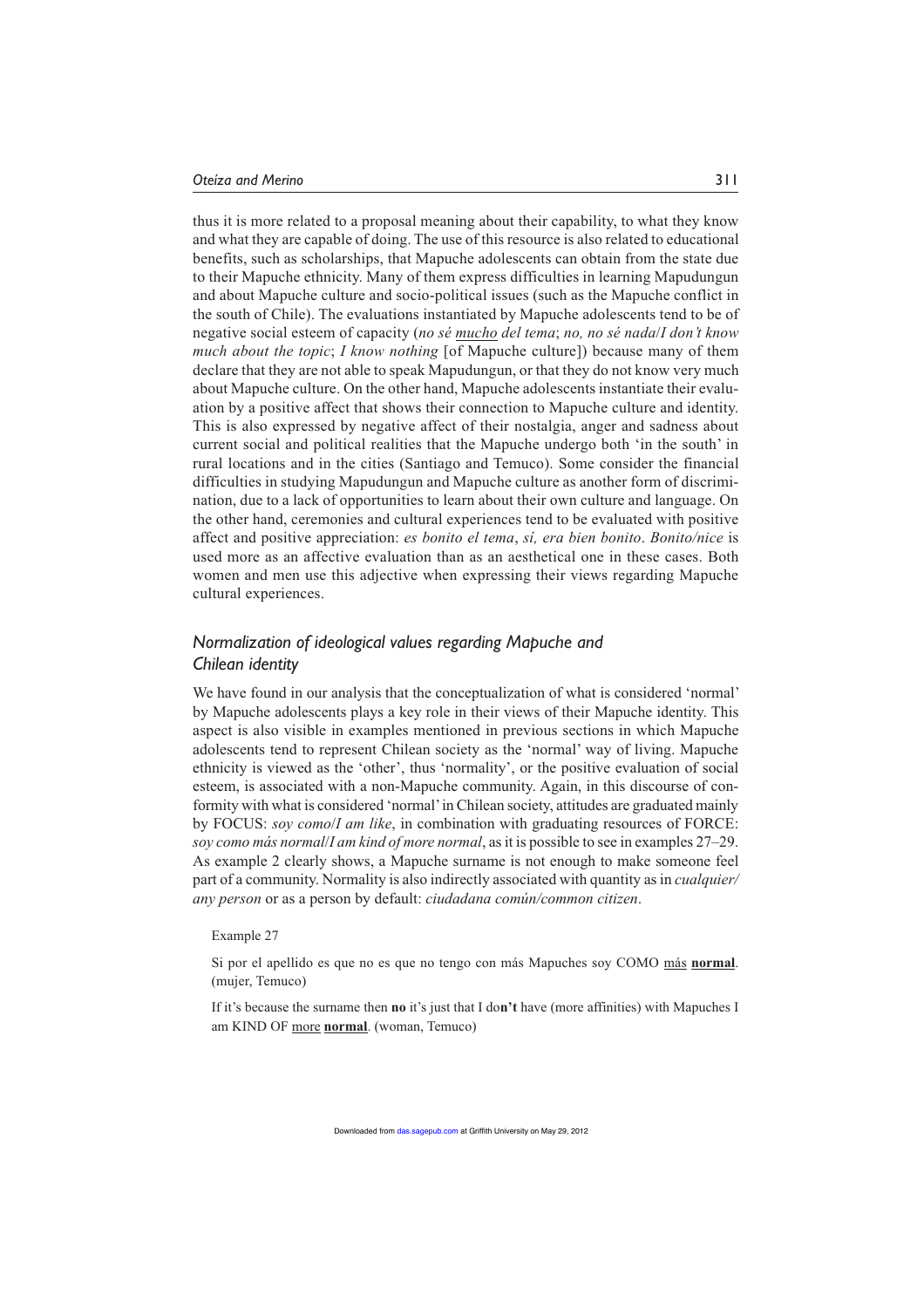[Padres] Como una vida **normal** ASÍ COMO si **no** fueran Mapuche ASÍ COMO que fueran personas normales ASÍ COMO las de aquí, las de aquí de Santiago (…) es que de repente yo **no** me siento ni me acuerdo que yo tengo apellido Mapuche. (hombre, Santiago)

[Parents] Like a **normal** life KIND OF as if they were**n't** Mapuche as if they were KIND OF **normal** people LIKE those from here, from here of Santiago (…) It's just that sometimes I do**n't** feel nor remember that I have a Mapuche surname. (man, Santiago)

## Example 29

Ehh me siento **normal** ASÍ COMO cualquier persona, pero igual **no** me **no** he pasado por cosas **buenas** de por el apellido, he sido **discriminado** y COSAS ASÍ cuando era más chico sí en el colegio, pero eso ha cambiado aquí y me siento **bien** de ser Mapuche porque ehh vengo del sur y lo paso **bien** con mis primos, así poh, eso (…) Ehh, ah sí poh porque en el colegio lo profes hasta los profesores me **molestaban** por el apellido que tenía y mis compañeros y me sentía **mal**  y me sentía **bajoneado** y PURAS COSAS ASÍ. (hombre, Santiago)

Ehh I feel **normal** LIKE any person, but still **no no good** things have happened to me because of the surname, I have been **discriminated** against and THINGS LIKE THAT when I was younger yes in school, but that has changed here and I feel **good** about being Mapuche because ehh I come from the south and we spend a **good** time with my cousins, so, that (…) Ehh, ah so that because in the school the teachers even teachers **bothered** me because of the surname I had and my classmates [also] and I felt **bad** and I felt **down** and things LIKE that. (man, Santiago)

Some of them, as we have attempted to demonstrate in previous examples and in example 30 below, show an evoked (implicit) negative appreciation and negative social esteem regarding Mapuche culture as a 'normal' social evaluation when they express that they 'do not need to feel ashamed of being Mapuche' because this carries on the implicit meaning of this possibility (being ashamed) in Chilean society.

#### Example 30

… un Mapuche porque ehh, soy Mapuche poh eh. Me siento Mapuche, me **gusta** mi raza y encuentro que estoy **bien**! en lo que pienso yo! Porque **no** hay que **avergonzarse** de la raza que uno es. Mi mamá siempre me enseñó eso. (hombre, Temuco)

… a Mapuche because ehh, I am Mapuche eh. I feel Mapuche, I **like** my race and I believe that I am **good**! in what I think! One does**n't** have to feel **embarrassed** of your race. My mother always taught me that. (man, Temuco)

On the other hand, example 31 shows an instance in which a male Mapuche adolescent normalizes discrimination, stating that rejections as well as friendships are 'normal' experiences in life:

## Example 31

Sí, ehhh primero **no** es **fácil** porque cuando chico uno lo **discriminan** por el apellido ESPECIALMENTE pero ya con la edad, uno va creciendo se va acostumbrando a la, a lo a veces a los **rechazos** o a la **amistad** igual, a diferentes cosas (…) especialmente la básica con algunos profesores, algunos amigos **pesados** igual o otros. (hombre, Santiago)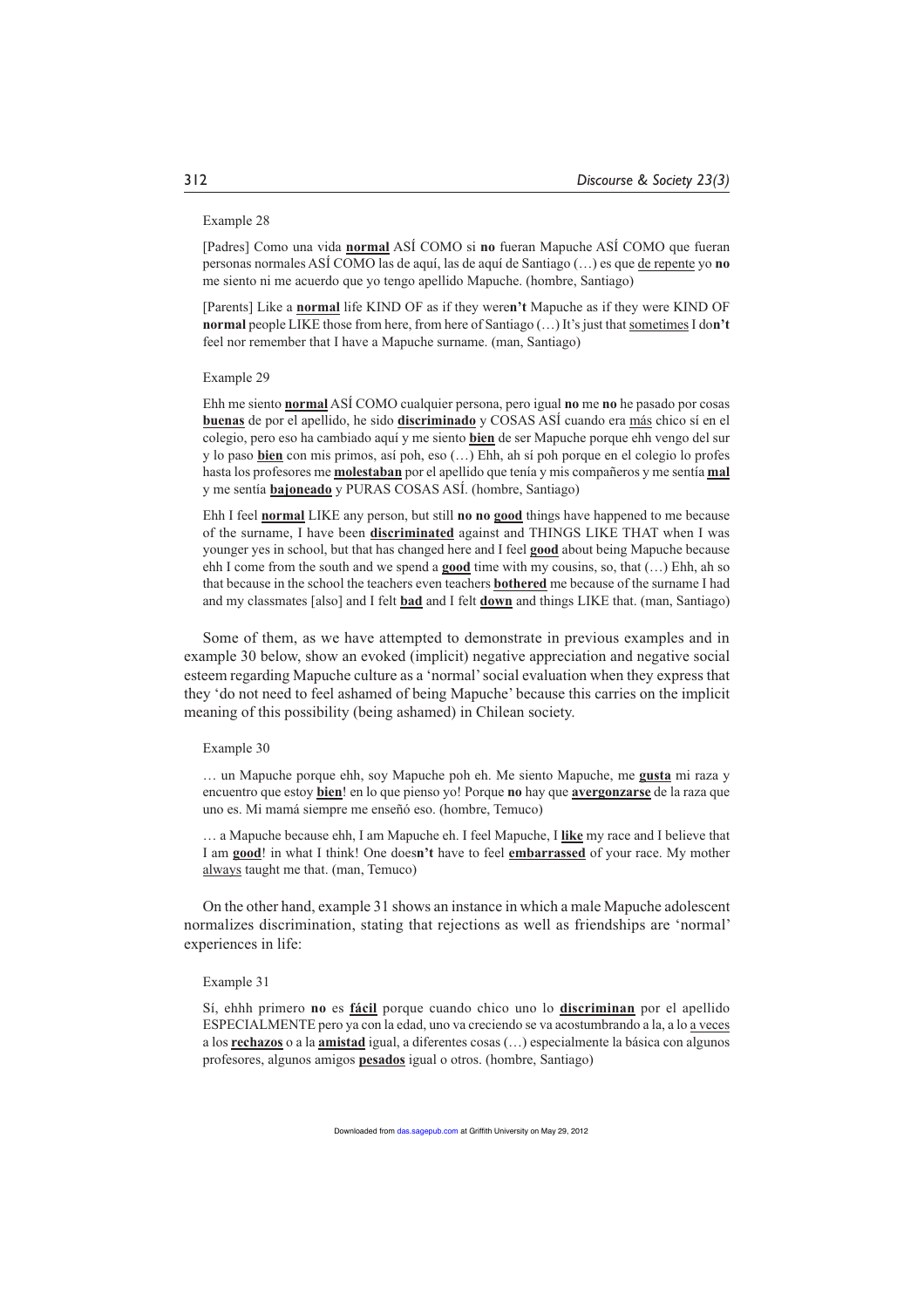Yes, ehhh first It's **not easy** because when I was younger one would be **discriminated** for the surname ESPECIALLY but now as being older, one starts growing and starts getting used to the, to the sometimes to the rejections or to the friendship, to different things (…) especially in the elementary with a few teachers, a few **mean** friends or others alike. (man, Santiago)

Nevertheless, we have found some counter examples of what we have previously mentioned, in which young Mapuche identity is associated with rural activities which are felt as 'normal' by Mapuche adolescents and evaluated with a positive social esteem of normality.

To conclude this section, we present in Figure 2 the semantic system of *focus* and *force* which instantiate a graduation of attitudes in Mapuche adolescents. As we aim to show in the analysis, the linguistic resources that codify graduation by meanings of focus are more critically involved in showing tensions and uncertainties in the ongoing construction of Mapuche identity in urban Mapuche youth and their possibilities of a 'real' belonging to a Mapuche identity; whereas FORCE is used to graduate a more ample variety of attitudinal evaluations of positive and negative affect, judgment and appreciation in Mapuche discourse.

On the other hand, Figures 3 and 4 represent the verbal processes that construct the system of attitude privileged by Mapuche adolescents and how they feel about the 'other' voices that they include in the discourse. We consider it pertinent to present this system, although it also refers to the semantic system of engagement (the source of attitudes in the appraisal framework), due to the fact that this system is also part of the ideational meaning that is graduated in Mapuche discourse, and it helps to understand Mapuche adolescents' views regarding ethnic discrimination and the construction of their Mapuche identity.





| <b>Attitudes</b> | echar tallas/to make jokes                      | $+$ mitigate<br><b>Negative social esteem</b> |
|------------------|-------------------------------------------------|-----------------------------------------------|
| to 'others'      | molestar/to pick on<br>reírse/to laugh          |                                               |
|                  |                                                 |                                               |
|                  | tomar para la risa/to take as a laughing matter |                                               |
|                  | burla/to mock                                   | – mitigate                                    |
|                  | discriminar/to discriminate                     | <b>Negative social sanction</b>               |

**Figure 3.** System of attitudes to 'others' in Mapuche adolescents from Temuco and Santiago regarding ethnic discrimination.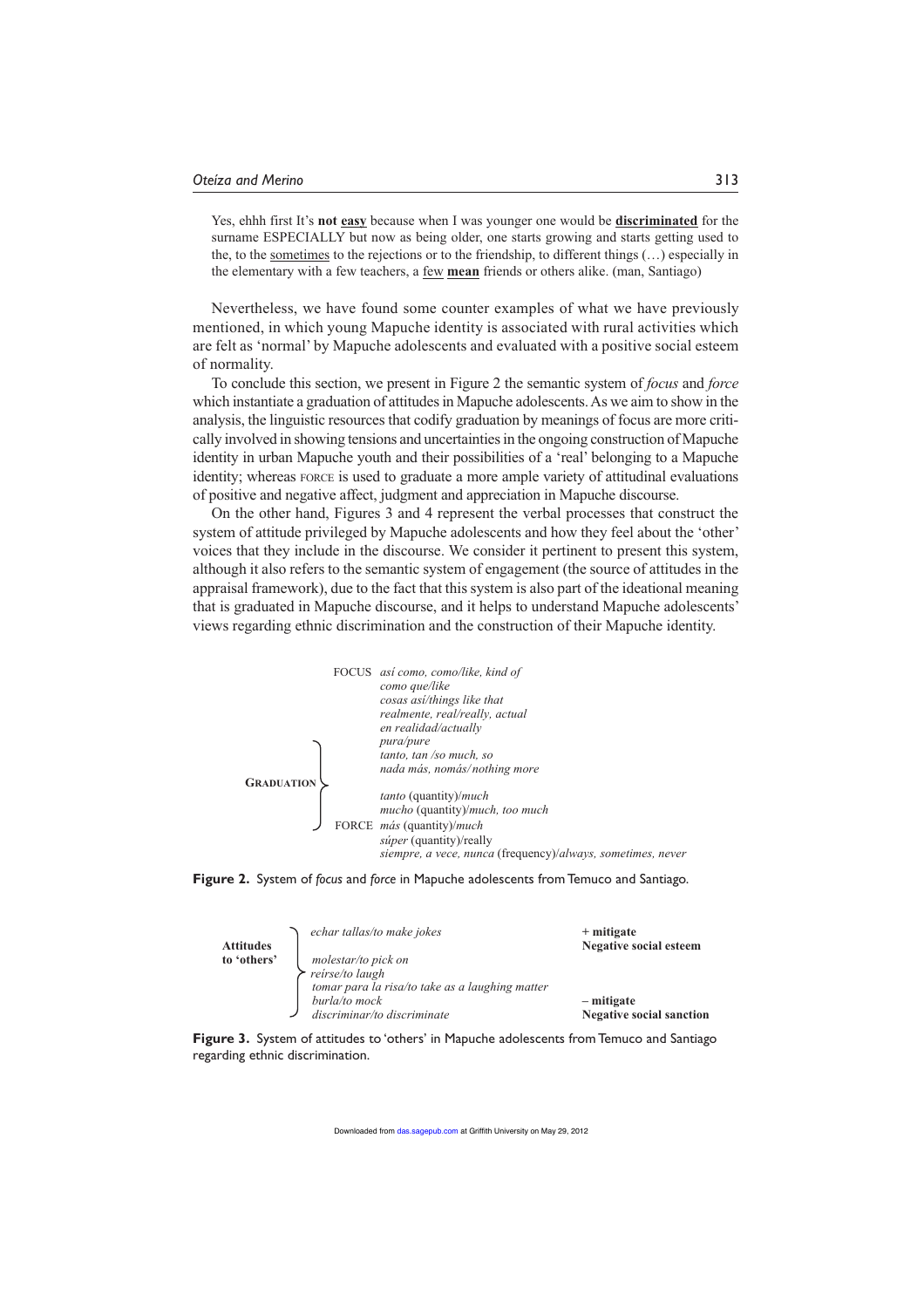| sentirse agradecido/a, orgulloso/a/to feel grateful, proud<br>identificado/a/identified<br>agradar/to please<br><b>Attitudes</b><br>no afectarse/not being affected by<br>to 'themselves'<br>crear inseguridad/to create insecurity<br>dar vergüenza/ no dar vergüenza/to embarrass<br>causar/dar rabia/to cause anger | + positive affect<br><i>- positive affect</i> |
|------------------------------------------------------------------------------------------------------------------------------------------------------------------------------------------------------------------------------------------------------------------------------------------------------------------------|-----------------------------------------------|
|------------------------------------------------------------------------------------------------------------------------------------------------------------------------------------------------------------------------------------------------------------------------------------------------------------------------|-----------------------------------------------|

**Figure 4.** System of attitudes to 'themselves' in Mapuche adolescents from Temuco and Santiago regarding ethnic discrimination.

# **Conclusions**

The aim of this study has been to explore the dynamic construction of Mapuche identity in urban Mapuche adolescents. Analyses of the discourse of Mapuche youth draw on appraisal theory to identify instantiations of inscribed and invoked interpersonal meanings. Of relevance are the resources of GRADUATION, and particularly resources that codify FOCUS and adjust the categorical boundaries around entities, processes and propositions. The deployment of these resources is seen to play a key role in how Mapuche youth express contradictions and tensions regarding their affiliation with Mapuche identity. Expressions such as *así como*, *como que*, *realmente/kind of*, *like*, *really* enable Mapuche adolescents to locate themselves as more or less aligned with the Mapuche community. Tensions are similarly manifested around what it means to have a Mapuche surname and around factors such as physical appearance, as well as values reinforced in schooling. Often not knowing the Mapuche language or participating in Mapuche rituals and ceremonies leads to selfclassification as 'not really' or 'sort of' with regard to Mapuche ethnicity. Mapuche adolescents consider it their own personal responsibility to maintain their culture and thus reinforce their Mapuche identity.

While the majority of Mapuche adolescents who participated in this study express gratitude for and pride in their Mapuche identity, they also have difficulty in recognizing that they have experienced ethnic discrimination in their lives. As the analysis has shown, Mapuche youths tend to mitigate these experiences using processes such as 'to make jokes', 'to pick on', 'to laugh', which have a negative social-esteem evaluation. However, few of them refer to these experiences as 'real' discrimination; they do not value them in terms of negative social sanction or negative moral evaluation. Another clear finding regarding ethnic identification is that Mapuche adolescents consider that avoiding or putting an end to discrimination is their individual responsibility and a matter of personal maturity.

The individual responsibility that they feel regarding knowing the language, the culture and dealing with discrimination is not new for other minorities in Latin America and other parts of the world that have limited access to elitist public spheres and institutions (Van Dijk, 2009). For instance, we have found in other studies regarding heritage Spanish speakers in Washington State and El Paso Texas, USA, that they tend to blame themselves and feel ashamed for not being able to be proficient in Spanish and academic Spanish , even though they have not had a formal education in this language (Achugar and Oteíza, 2009; Oteíza, 2007).

The appraisal resource of FOCUS has also played a significant role in adjusting attitudes of 'normality' in Mapuche discourse. Many Mapuche youths in our study conceptualize their Mapuche identity in terms of being 'normal' or 'not normal'. Normality is mainly associated not with Mapuche identity, but rather with Chilean society, which is evaluated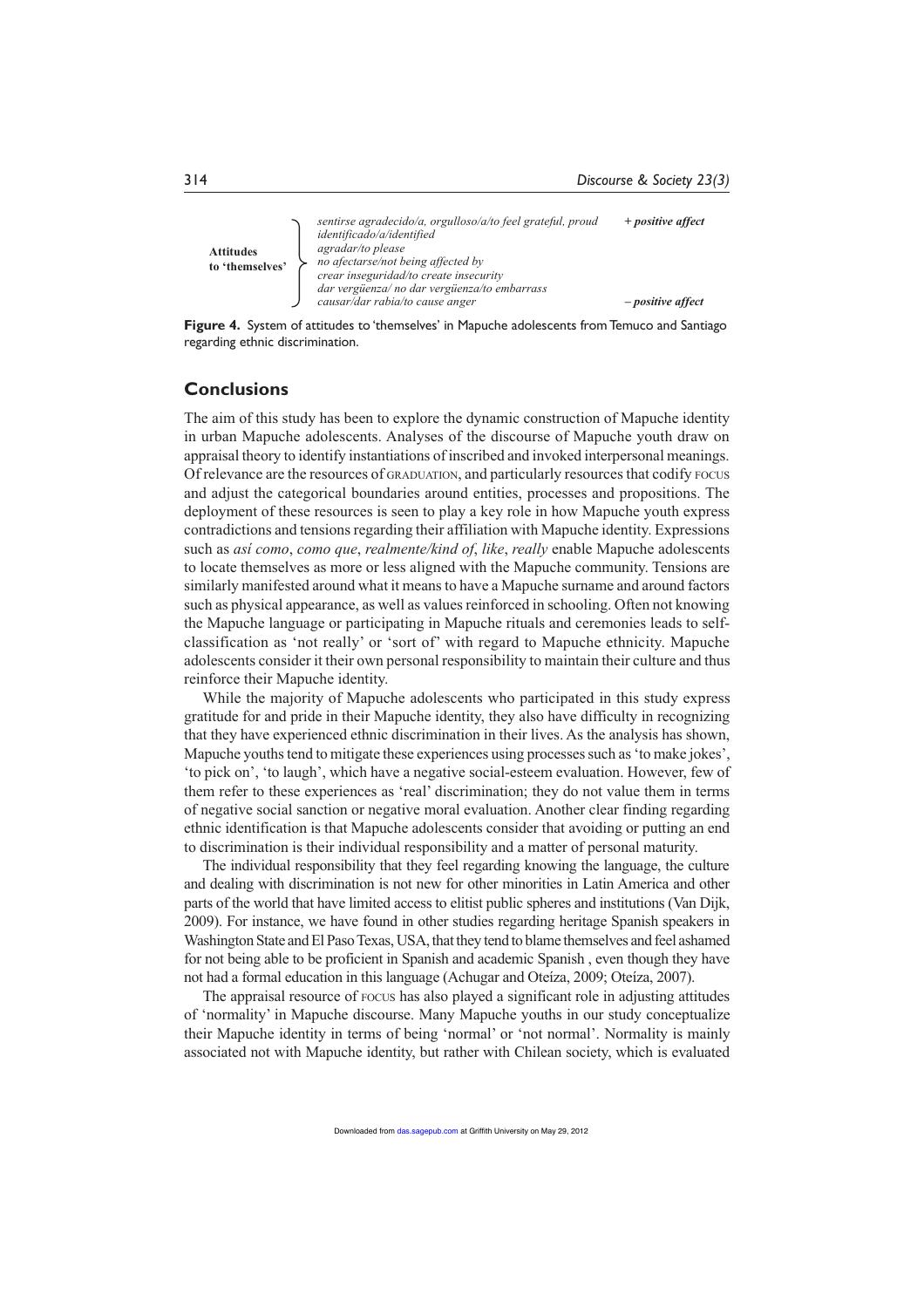with positive social esteem and appreciation as evaluation. Being *así como personas normales*/*like normal people* implies or evokes a positive social esteem of normality and a positive appreciation of social evaluation to what Chilean society values as 'normal'. According to Lemke, the idea of 'normality' is a simplification of our condition as human beings because 'we are all "queer" in one way or another, and ... "not normal" is the ordinary condition of being human. Normality is always a mystification of normativity, a social lie that succeeds in part by introducing simplistic, low-dimensional category grids for pigeonholing us, and in part by sanctioning any too public display of mismatched qualities' (Lemke, 2010: 20). However, as the same author states: 'our identities are the product of life in community, and we learn how to interact with many sorts of people very different from ourselves, in the process building up a cumulative repertoire of roles we can play, and with them of identities we can assume' (Lemke, 2010: 20). Therefore, what Mapuche adolescents are expressing in their discourse is part of this learning process of trying to be themselves in interaction with a society that has had difficulties in recognizing Mapuche people as fully part of its community, and in which Mapuche people have also had a conflicting relationship for centuries in an attempt to protect their land and cultural values.

## **Acknowledgements**

We would like to thank the anonymous reviewers for their extremely valuable comments and suggestions on our work. All remaining mistakes are our responsibility.

## **Funding**

This article presents findings from research grant Fondecyt 1090523 (National Funds for Science and Technology Development, Chile) entitled 'The discoursive construction of ethnic identity among urban Mapuche adolescents in Temuco and Santiago'.

## **Notes**

- 1. The Mapuche population in Chile is around 1 million out of 16 million of the total Chilean population (Indigenous Population Census; see Censo, 2002).
- 2. In the examples below, focus is marked with capital letters, force is underlined in lowercase, negative polarity is marked in bold, and inscribed attitude is marked in lower case, in bold and underlined.
- 3. The word 'more' can function as force or focus. In this example, the young woman is sharpening up the boundaries of being Chilean with 'I'm KIND OF MORE Chilean', establishing distance with a Mapuche identity.
- 4. This 'no' does not have a real polarity meaning because it is frequently used at the beginning of an oral turn – not necessarily in a colloquial register – as a discursive marker. The second 'no' of example 2 differs in its meaning because '*no me siento*'/'*I don't feel*' portrays a graduated meaning of focus.
- 5. There is an important meaning potential regarding the source of evaluations (Engagement system), but this analysis goes beyond the scope of this article.
- 6. The use of 'kind of' or 'like' does not function as an adolescent identity marker, but rather these expressions are used in Chilean colloquial registers across ages (Puga, 1997), although there is little research in this specific area.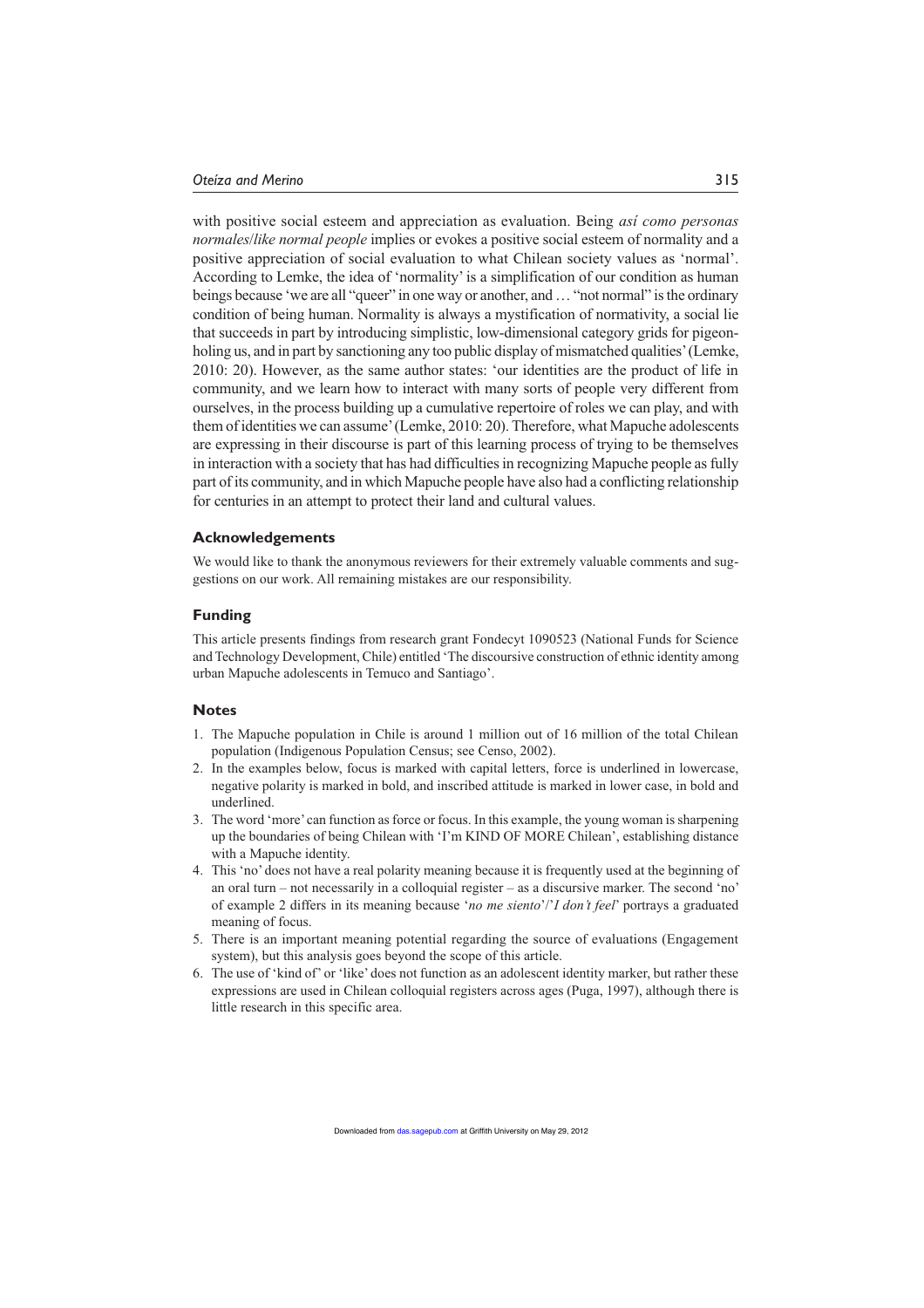## **References**

Achugar M and Oteíza T (2009) In whatever language people feel comfortable: Conflicting language ideologies in the US Southwest border. *Text & Talk* 29(4): 371–391.

Bakhtin MM (1985) *Estética de la creación verbal*. Segunda edición en español. Coyoacán: Siglo veintiuno editores.

Cantoni W (1978) Relaciones del Mapuche con la sociedad nacional chilena. In: *Raza y Clase en la Sociedad Postcolonial: UNESCO*. Madrid: Organización de las Naciones Unidas para la Educación, la Ciencia y la Cultura, pp. 227–334.

Censo (2002) *Etnias: Censo de la Población Chilena*. Santiago, Chile: Instituto Nacional de Estadísticas.

CERC-PARTICIPA (1999–2001) *Encuesta: La discriminación a los Mapuches*. Santiago, Chile: Gobierno de Chile.

Halliday MAK (1994) *An Introduction to Functional Grammar*. London: Edward Arnold.

Halliday MAK and Matthiessen M (2004) *An Introduction to Functional Grammar*, 3rd edn. London: Edward Arnold.

Hood S (2010) *Appraising Research: Evaluation in Academic Writing*. London: Palgrave Macmillan.

- Hood S and Martin JR (2007) Invoking attitude: The play of graduation in appraising discourse. In: Hasan R, Matthiessen C and Webster J (eds) *Continuing Discourse on Language: A Functional Perspective*, vol. 2. London: Equinox, pp. 739–764.
- Hunston S and Thompson G (2000) Evaluation: An introduction. In: *Evaluation in Text: Authorial Stance and the Construction of Discourse*. Oxford: Oxford University Press, pp. 1–27.
- Iedema R and Caldas-Coulthard R (2010) Introduction Identity trouble: critical discourse and contested identities. In: Caldas-Coulthard CR and Iedema R (eds) *Identity Trouble: Critical Discourse and Contested Identities.* New York: Palgrave Macmillan, pp. 5–28.
- Lemke J (2010) Identity, development and desire: Critical questions. In: Caldas-Coulthard CR and Iedema R (eds) *Identity Trouble: Critical Discourse and Contested Identities*. New York: Palgrave Macmillan.
- López J (2001) Percepciones de mujeres Mapuches en torno al prejuicio étnico. El caso de la Corporación de mujeres Mapuches 'Aukinko Domo'. Tesis de Proyecto Fondecyt 1010839, Universidad Católica de Temuco, Chile.

Martin JR (1992) *English Text: System and Structure*. Amsterdam: Benjamins.

Martin JR (2000) Beyond exchange: Appraisal systems in English. In: Hunston S and Thompson G (eds) *Evaluation in Text*. Oxford: Oxford University Press, pp. 142–175.

Martin JR (2003) Introduction. *Text* 23(2, Special Issue): 171–181.

Martin JR (2008) Tenderness: Realisation and instantiation in a Botswanan town. *Odense Working Papers in Language and Communication* 29: 30–58.

Martin JR and Rose D (2007) *Working with Discourse*, 2nd edn. London: Continuum.

- Martin JR and Rose D (2008) *Genre Relations: Mapping Culture*. London: Equinox.
- Martin JR and White P (2005) *The Language of Evaluation: Appraisal in English*. New York: Palgrave Macmillan.
- Merino ME (2006) Propuesta metodológica de análisis crítico del discurso de la discriminación percibida. *Signos* 39(62): 453–469.
- Merino ME and Mellor D (2009) The discourse of perceived discrimination amongst Mapuches in Chile. *Critical Discourse Studies* 6(3): 215–227.
- Merino ME and Quilaqueo D (2004) Ethnic prejudice against the Mapuche in Chilean society as a reflection of the racist ideology of the Spanish conquistadors. *American Indian Culture and Research Journal* 27(4): 105–116.
- Oteíza T (2007) Análisis evaluativo: Percepciones lingüísticas de hablantes bilingües. *Estudios Filológicos* 42: 155–173.